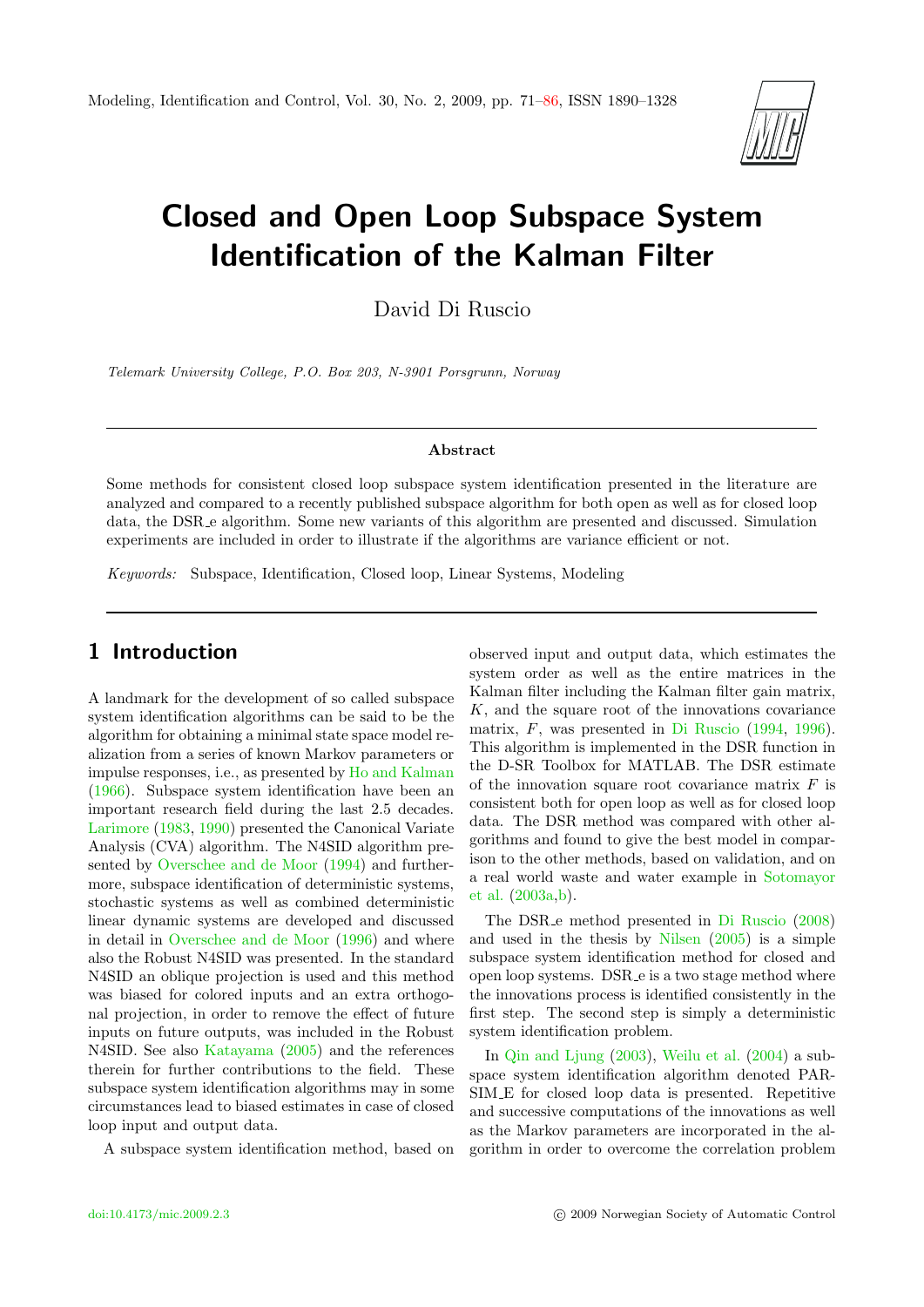in traditional subspace algorithms in case of feedback in the data. An extended version is presented in [Qin](#page-14-14) [et al.](#page-14-14) [\(2005\)](#page-14-14).

The main contributions of this paper can be itemized as follows:

- An extended presentation, further discussions and details of the DSR e algorithm in [Di Ruscio](#page-14-10) [\(2008\)](#page-14-10) are given in this paper. In particular the second stage of the algorithm, the deterministic identification problem, is discussed in detail and some solution variants are discussed and presented in Sections [6.1,](#page-9-0) [6.2](#page-9-1) and [6.3](#page-10-0) of this paper.
- The PARSIM algorithm by [Qin et al.](#page-14-14) [\(2005\)](#page-14-14) is considered, and in particular the PARSIM-E algorithm in [Qin and Ljung](#page-14-12) [\(2003\)](#page-14-12) is discussed and presented in detail in Section [5.1.](#page-4-0) In the PARSIM-E algorithm some Markov parameters are reestimated. A modified version of the PARSIM-E algorithm which does not re-estimate the Markov parameters is presented in Section [5.2.](#page-5-0) The modified version follows the lines in the PARSIM-S algorithm (Algorithm 2) in [Qin et al.](#page-14-14) [\(2005\)](#page-14-14). The PARSIM-S method is biased for direct closed loop data, as pointed out in [Qin et al.](#page-14-14) [\(2005\)](#page-14-14), while the modified algorithm in Section [5.2](#page-5-0) is consistent for closed loop subspace identification.
- Due to the lack of software implementation of the PARSIM E algorithm from the authors this algorithm is discussed and implemented along the lines in Section [5.1](#page-4-0) and the "past-future" data matrix Eq. presented in [Di Ruscio](#page-14-15) [\(1997\)](#page-14-15) and implemented as a MATLAB m-file function. The Matlab m-file code of the PARSIM-E algorithm is enclosed in the Appendix.

This implementation of the PARSIM E algorithm is compared with the DSR e function in the D-SR Toolbox for MATLAB, and a new variant of the dsr e method is discussed. This new variant consists of an Ordinary Least Squares (OLS) step for solving a deterministic identification problem for computing the entire Kalman filter model matrices.

• The DSR e algorithm is a subspace system identification algorithm which may be used to estimate the entire Kalman filter model matrices, including the covariance matrix of the innovations process and the system order, directly from known input and output data from linear MIMO systems. Simulation experiments on a linear MIMO closed loop system is given in this paper, and the algorithm is shown to give promising estimation results which are comparable to the corresponding estimates from the Prediction Error Method (PEM).

• Monte Carlo simulation experiments, on two examples (a SISO and a MIMO system), are presented which show that the DSR e algorithm outperforms the PARSIM-E method for closed loop subspace system identification. Interestingly, the DSR e algorithm is on these two examples shown to give as efficient parameter estimates as the Prediction Error Method (PEM).

The contributions in this paper are believed to be of interest for the search for an optimal subspace identification algorithm for open and closed loop systems. The PARSIM-E and DSR methods may be viewed as subspace methods which are based on matrix Eqs. where the states are eliminated from the problem.

Noticing that if the states of a linear dynamic system are known then the problem of finding the model matrices is a linear regression problem, see e.g., [Overschee](#page-14-4) [and de Moor](#page-14-4) [\(1996\)](#page-14-4). Some methods for closed loop subspace identification with state estimation along the lines of the higher order ARX model approach presented in [Ljung and McKelvey](#page-14-16) [\(1995\)](#page-14-16) are presented in [Jansson](#page-14-17) [\(2003,](#page-14-17) [2005\)](#page-14-18) and [Chiuso](#page-14-19) [\(2007\)](#page-14-19). In this class of algorithms the states are estimated in a preliminary step and then the model matrices are estimated as a linear regression problem. In [Ljung and McKelvey](#page-14-16) [\(1995\)](#page-14-16) a method denoted, SSNEW, with MATLAB mfile code is presented. In [Jansson](#page-14-17) [\(2003\)](#page-14-17) a method denoted SSARX was presented, and in [Jansson](#page-14-18) [\(2005\)](#page-14-18) a three step method denoted, NEW, is presented. [Chiuso](#page-14-19) [\(2007\)](#page-14-19) presents the methods denoted, PBSID and PB-SID opt, and shows some asymptotic similarities with the SSARX and the PBSID algorithms. It is also shown that the PBSID opt algorithm is a row weighted version of the SSNEW algorithm in [Ljung and McKelvey](#page-14-16) [\(1995\)](#page-14-16). Furthermore, [Chiuso](#page-14-19) [\(2007\)](#page-14-19) stated that the PBSID opt algorithm is found to be asymptotically variance efficient on many examples but not in general.

It would be of interest to compare these methods with the DSR<sub>-c</sub>e algorithm, in particular for systems with a low signal to noise ratio. The SSNEW m-file in the original paper by [Ljung and McKelvey](#page-14-16) [\(1995\)](#page-14-16) would be a natural starting point in this work, but this is outside the scope of this paper and is a topic for further research, where the results are believed to be of interests.

The rest of the paper is organized as follows. In Section [2](#page-2-0) the problem definition and some preliminary notations used in the paper are given. In Section [3](#page-2-1) some preliminaries and matrix notations are defined and used throughout the paper. In Section [4](#page-3-0) the subspace identification problem with closed loop data is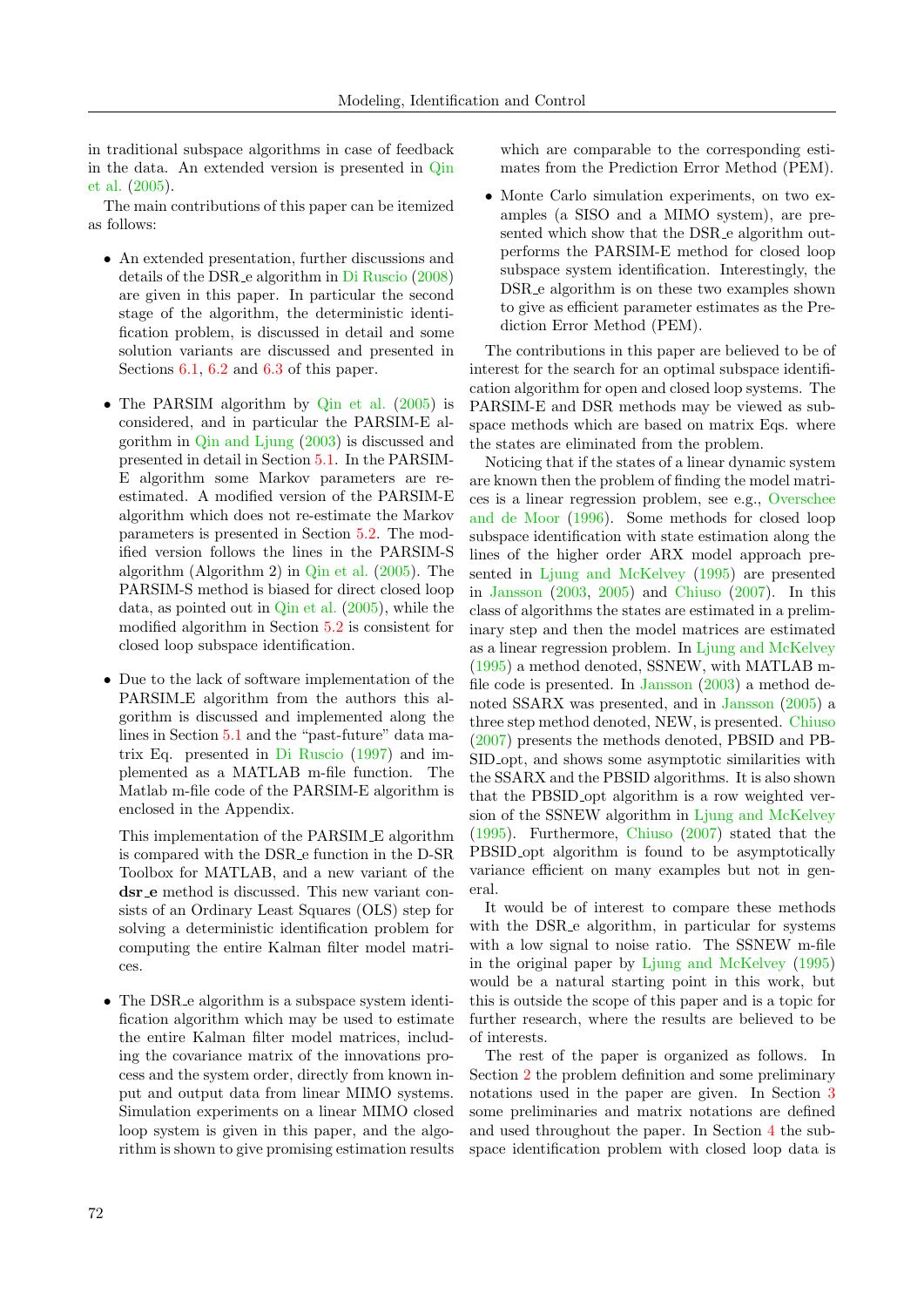discussed in connection with the "past-future" data matrix presented in [Di Ruscio](#page-14-15) [\(1997\)](#page-14-15). In Section [5](#page-4-1) the PARSIM-E method, [Weilu et al.](#page-14-13) [\(2004\)](#page-14-13), [Qin et al.](#page-14-14) [\(2005\)](#page-14-14), for closed loop system identification is discussed as well as a variant of this method. In Section [6](#page-7-0) we discuss the **dsr** e method with a new variant of implementation in case of a known system order. In Section [7](#page-11-0) some examples which illustrate the behavior of the algorithms are presented. Finally some concluding remarks follow in Section [8.](#page-13-0)

# <span id="page-2-0"></span>2 Problem formulation

We will restrict ourselves to linearized or linear state space dynamic models of the form

<span id="page-2-2"></span>
$$
x_{k+1} = Ax_k + Bu_k + Ce_k, \qquad (1)
$$

$$
y_k = Dx_k + Eu_k + Fe_k, \qquad (2)
$$

with  $x_0$  as the initial predicted state and where a series of N input and output data vectors  $u_k$  and  $y_k \forall k =$  $0, 1, \ldots, N-1$  are known, and where there is possible feedback in the input data. In case of output feedback the feed through matrix is zero, i.e.  $E = 0$ . Also for open loop systems the feed through matrix may be zero. We will include a structure parameter  $q = 0$  in case of feedback data or for open loop systems in which  $E = 0$ , and  $q = 1$  for open loop systems when E is to be estimated. Furthermore, for the innovations model [\(1\)](#page-2-2) and [\(2\)](#page-2-2)  $e_k$  is white with unit covariance matrix, i.e.  $E(e_k e_k^T) = I$ .

Note that corresponding to the model [\(1\)](#page-2-2) and [\(2\)](#page-2-2) on innovations form we may, if the system is not pure deterministic, define the more common Kalman filter on innovations form by defining the innovations as  $\varepsilon_k =$  $Fe_k$  and then  $K = CF^{-1}$  is the Kalman filter gain. Hence, the Kalman filter on innovations form is defined as

<span id="page-2-3"></span>
$$
x_{k+1} = Ax_k + Bu_k + K\varepsilon_k, \tag{3}
$$

$$
y_k = Dx_k + Eu_k + \varepsilon_k, \tag{4}
$$

where the innovations process  $\varepsilon_k$  have covariance matrix  $E(\varepsilon_k \varepsilon_k^T) = FF^T$ .

The quintuple system matrices  $(A, B, C, D, E, F)$ and the Kalman filter gain K are of appropriate dimensions. The problem addressed in this paper is to determine these matrices from the known data. Both closed and open loop systems are addressed.

## <span id="page-2-1"></span>3 Notations and definitions

Hankel matrices are frequently used in realization theory and subspace system identification. The special where the subscript i denotes the number of block rows.

structure of a Hankel matrix as well as some matching notations, which are frequently used throughout the paper, are defined in the following.

Definition 3.1 (Hankel matrix) Given a vector sequence

$$
s_k \in \mathbb{R}^{nr} \ \forall \ k = 0, 1, 2, \dots,
$$
 (5)

where nr is the number of rows in  $s_k$ .

Define integer numbers  $j$ ,  $i$  and  $nc$  and define the  $matrix S_{j|i} \in \mathbb{R}^{inr \times nc}$  as follows

$$
S_{j|i} \stackrel{def}{=} \begin{bmatrix} s_j & s_{j+1} & s_{j+2} & \cdots & s_{j+nc-1} \\ s_{j+1} & s_{j+2} & s_{j+3} & \cdots & s_{j+nc} \\ \vdots & \vdots & \vdots & \ddots & \vdots \\ s_{j+i-1} & s_{j+i} & s_{j+i+1} & \cdots & s_{j+i+nc-2} \end{bmatrix},
$$

which is defined as a Hankel matrix because of the special structure. A Hankel matrix is symmetric and the elements are constant across the anti-diagonals. The integer numbers j, i and nc have the following interpretations:

- *j* start index or initial time in the sequence used to form  $S_{j|i}$ , i.e.,  $s_j$ , is the upper left vector element in the Hankel matrix.
- *i is the number of nr-block rows in*  $S_{j|i}$ .
- nc is the number of columns in the Hankel matrix  $S_{j|i}$ .

One should note that this definition of a Hankel matrix  $S_{j|i}$  is slightly different to the notation used in [Overschee and de Moor](#page-14-4) [\(1996\)](#page-14-4) (pp. 34-35) where the subscripts denote the first and last element of the first column in the block Hankel matrix, i.e. using the notation in [Overschee and de Moor](#page-14-4) [\(1996\)](#page-14-4) a Hankel matrix  $U_{0|i}$  is defined by putting  $u_0$  in the upper left corner and  $u_i$  in the lower left corner and hence  $U_{0|i}$  would have  $i + 1$  rows.

Examples of such vector processes,  $s_k$ , to be used in the above Hankel-matrix definition, are the measured process outputs,  $y_k \in \mathbb{R}^m$ , and possibly known inputs,  $u_k \in \mathbb{R}^r$ .

#### Definition 3.2 (Basic matrix definitions)

The extended observability matrix,  $O_i$ , for the pair  $(D, A)$  is defined as

$$
O_i \stackrel{\text{def}}{=} \begin{bmatrix} D \\ DA \\ \vdots \\ DA^{i-1} \end{bmatrix} \in \mathbb{R}^{im \times n}, \tag{6}
$$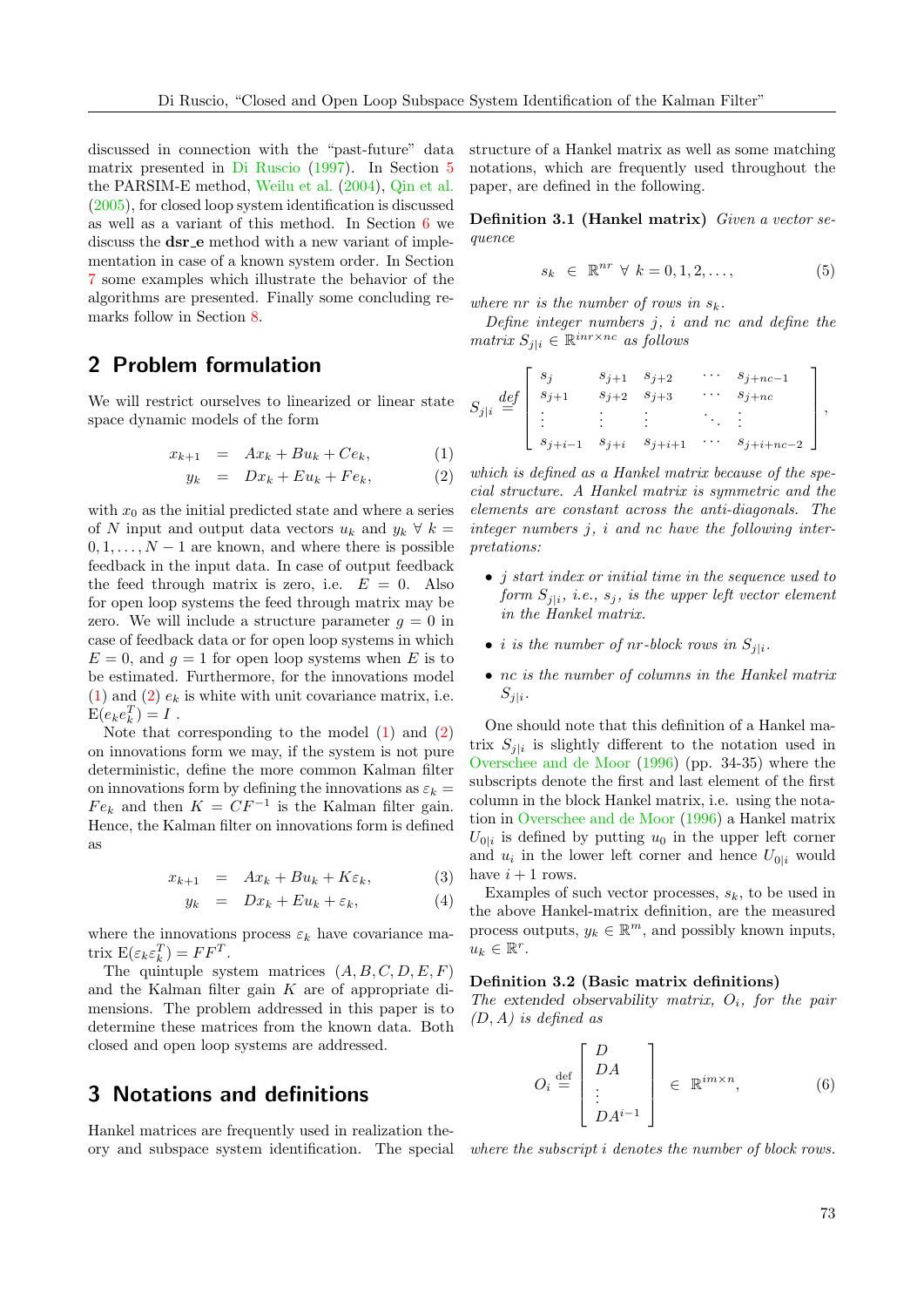1  $\overline{1}$  $\overline{1}$  $\frac{1}{2}$  $\overline{1}$  $\overline{1}$  $\overline{1}$ 

> 1  $\overline{1}$  $\overline{1}$  $\overline{1}$  $\overline{1}$  $\overline{1}$  $\overline{1}$

The reversed extended controllability matrix,  $C_i^d$ , for the pair  $(A, B)$  is defined as

<span id="page-3-1"></span>
$$
C_i^d \stackrel{\text{def}}{=} \left[ A^{i-1}B \quad A^{i-2}B \quad \cdots \quad B \right] \in \mathbb{R}^{n \times ir}, \quad (7)
$$

where the subscript i denotes the number of block columns. A reversed extended controllability matrix,  $C_i^s$ , for the pair  $(A, C)$  is defined similar to  $(7)$ , i.e.,

<span id="page-3-3"></span>
$$
C_i^s \stackrel{\text{def}}{=} \left[ \begin{array}{cccc} A^{i-1}C & A^{i-2}C & \cdots & C \end{array} \right] \in \mathbb{R}^{n \times im}, \quad (8)
$$

*i.e.*, with B substituted with C in  $(7)$ . The lower block triangular Toeplitz matrix,  $H_i^d \in \mathbb{R}^{im \times (i+g-1)r}$ , for the quadruple matrices  $(D, A, B, E)$ .

<span id="page-3-7"></span>
$$
H_i^d \stackrel{\text{def}}{=} \begin{bmatrix} E & 0_{m \times r} & 0_{m \times r} & \cdots & 0_{m \times r} \\ DB & E & 0_{m \times r} & \cdots & 0_{m \times r} \\ DAB & DB & E & \cdots & 0_{m \times r} \\ \vdots & \vdots & \vdots & \ddots & \vdots \\ DA^{i-2}B & DA^{i-3}B & DA^{i-4}B & \cdots & E \end{bmatrix}
$$

where the subscript i denotes the number of block rows and  $i+g-1$  is the number of block columns, and where  $0_{m \times r}$  denotes the  $m \times r$  matrix with zeroes. A lower block triangular Toeplitz matrix  $H_i^s \in \mathbb{R}^{im \times im}$  for the quadruple  $(D, A, C, F)$  is defined as

$$
H_i^s \stackrel{\text{def}}{=} \begin{bmatrix} F & 0_{m \times m} & 0_{m \times m} & \cdots & 0_{m \times m} \\ DC & F & 0_{m \times m} & \cdots & 0_{m \times m} \\ DAC & DC & F & \cdots & 0_{m \times m} \\ \vdots & \vdots & \vdots & \ddots & \vdots \\ DA^{i-2}C & DA^{i-3}C & DA^{i-4}C & \cdots & F \end{bmatrix}
$$

Given two matrices  $A \in \mathbb{R}^{i \times k}$  and  $B \in \mathbb{R}^{j \times k}$ , the orthogonal projection of the row space of A onto the row space of  $B$  is defined as

$$
A/B = AB^T (BB^T)^{\dagger} B. \tag{9}
$$

The following property is used

<span id="page-3-2"></span>
$$
A/\left[\begin{array}{c} A \\ B \end{array}\right] = A.\tag{10}
$$

Proof of Eq. [\(10\)](#page-3-2) can be found in e.g., [Di Ruscio](#page-14-15) [\(1997\)](#page-14-15).

## <span id="page-3-0"></span>4 Background theory

Consider the "past-future" data matrix, Eq. (4) in the paper [Di Ruscio](#page-14-15) [\(1997\)](#page-14-15). This same equation is also presented in Eq. (27) in the [Di Ruscio](#page-14-15) [\(1997\)](#page-14-15) paper. We have

<span id="page-3-4"></span>
$$
Y_{J|L} = [H_L^d \t O_L \tilde{C}_J^d \t O_L \tilde{C}_J^s] \begin{bmatrix} U_{J|L+g-1} \\ U_{0|J} \\ Y_{0|J} \end{bmatrix} + O_L (A - KD)^J X_{0|1} + H_L^s E_{J|L}, \qquad (11)
$$

where  $\tilde{C}_J^s = C_J^s(A - KD, K)$  is the reversed extended controllability matrix of the pair  $(A - KD, K)$ , and  $\tilde{C}_J^d = C_J^d(A - KD, B - KE)$  is the reversed extended controllability matrix of the pair  $(A - KD, B - KE)$ , and where  $C_J^d$  and  $C_J^s$  are defined in Eqs. [\(7\)](#page-3-1) and [\(8\)](#page-3-3), respectively.

One should here note that the term  $O_L(A KD)^J X_{0|1} \rightarrow 0$  exponentially as J approaches infinity. Also note Eq. (43) in [Di Ruscio](#page-14-20) [\(2003\)](#page-14-20) with proof, i.e.,

<span id="page-3-5"></span>
$$
X_{J|1} = \begin{bmatrix} \tilde{C}^d_J & \tilde{C}^s_J \end{bmatrix} \begin{bmatrix} U_{0|J} \\ Y_{0|J} \end{bmatrix} + (A - KD)^J X_{0|1}, (12)
$$

which relates the "past" data matrices,  $U_{0|J}$ and  $Y_{0|J}$  to the "future" states  $X_{J|1}$  =  $\begin{bmatrix} x_J & x_{J+1} & \cdots & x_{N-(J+L)} \end{bmatrix}$ .

Note that Eq.  $(11)$  is obtained by putting  $(12)$  into the following common matrix equation in the theory of subspace system identification, i.e.

<span id="page-3-6"></span>
$$
Y_{J|L} = O_L X_{J|1} + H_L^d U_{J|L+g-1} + H_L^s E_{J|L}.
$$
 (13)

Eq. [\(11\)](#page-3-4) is of fundamental importance in connection with subspace system identification algorithms. One problem in case of closed loop subspace identification is that the future inputs,  $U_{J|L+g-1}$  in the regressor matrix are correlated with the future innovations,  $E_{J|L}$ .

#### Proof 4.1 (Proof of Eq. [\(11\)](#page-3-4))

From the innovations model, Eqs.  $(1)$  and  $(2)$ , we find Eq.  $(13)$ , where definitions for the Hankel matrices  $Y_{J|L}$ ,  $U_{J|L+g-1}$  and  $E_{J|L}$  as well as the matrices  $O_L$ ,  $H_L^d$  and  $H_L^s$  are given in Section [3.](#page-2-1)

From the Kalman filter on innovations form, Eqs.  $(3)$  and  $(4)$ , we obtain the optimal Kalman filter prediction,  $\bar{y}_k$ , of the output,  $y_k$ , as  $\bar{y}_k = Dx_k + Eu_k$ , and the Kalman filter state Eq.,  $x_{k+1} = Ax_k + Bu_k +$  $K(y_k - \bar{y}_k)$ . From this we find Eq. [\(12\)](#page-3-5) for the states.

Finally, putting  $X_{J|1}$  given by Eq. [\(12\)](#page-3-5) into Eq. [\(13\)](#page-3-6) proves Eq.  $(11)$ .  $\Box$ 

The matrices  $H_L^d$  and  $H_L^s$  with Markov parameters are block lower triangular Toeplitz matrices. This lower triangular structure may be utilized in order to overcome the correlation problem, and recursively computing the innovations sequences,  $\varepsilon_{J|1}, \ldots, \varepsilon_{J|L}$  in the innovations matrix  $E_{J|L}$ . This was the method for closed loop subspace identification proposed by [Qin](#page-14-14) [et al.](#page-14-14) [\(2005\)](#page-14-14) and [Weilu et al.](#page-14-13) [\(2004\)](#page-14-13). This method denoted PARSIM is discussed in the next Section [5](#page-4-1) and compared to the DSR e method, [Di Ruscio](#page-14-10) [\(2008\)](#page-14-10), in an example in Section [7.1.](#page-11-1)

Another closely related subspace system identification method, i.e. the DSR e method, [Di Ruscio](#page-14-10) [\(2008\)](#page-14-10), which works for both open as well as for closed loop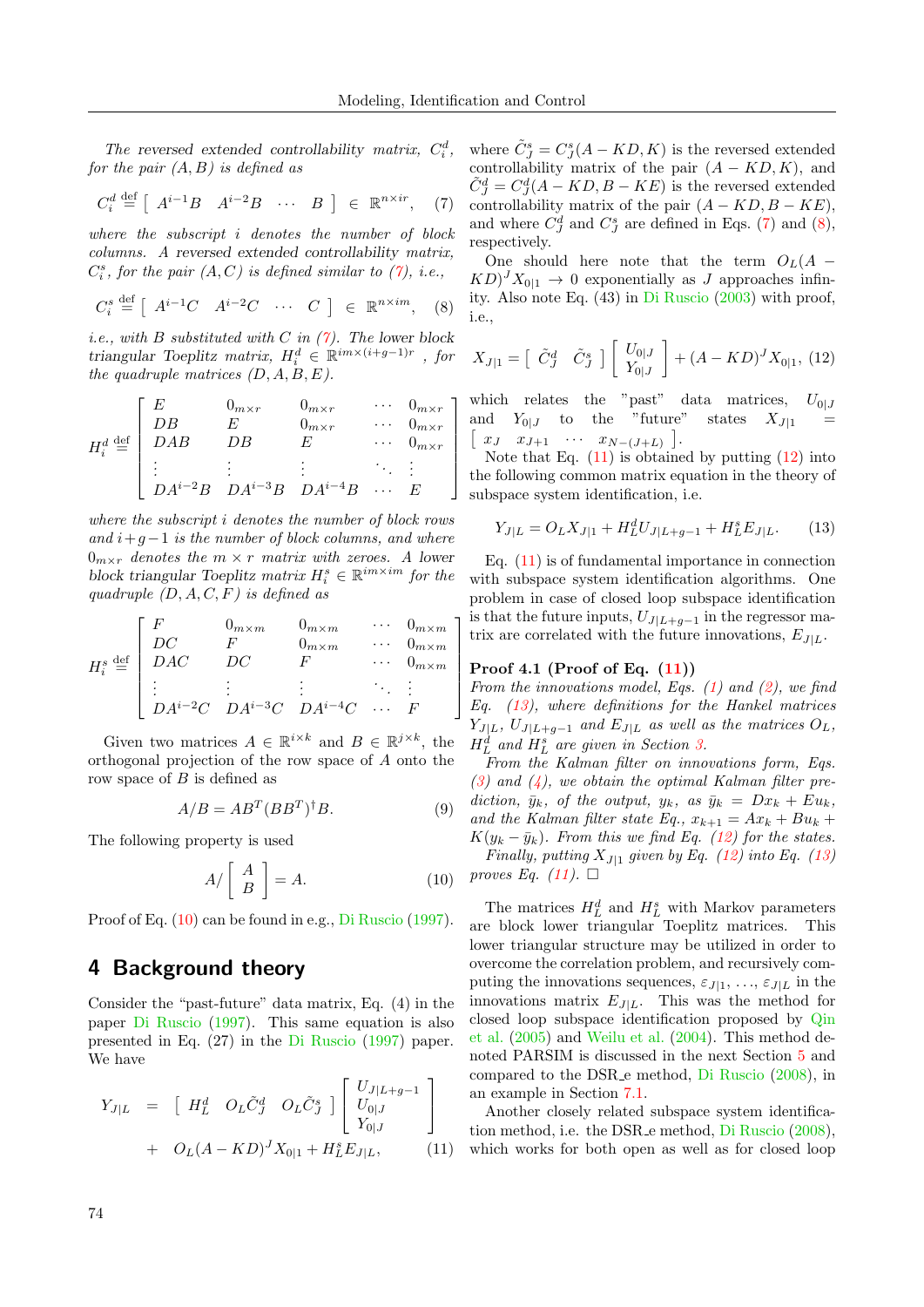identification is built as a two stage method where the innovations sequences,  $\varepsilon_{J|1}$ , are identified from Eq.  $(11)$  in the first step. Noticing that putting  $L = 1$  and  $g = 0$  (no direct feed through term in the output equation) then we see that Eq. [\(11\)](#page-3-4) also holds for closed loop systems, i.e., we have

$$
Y_{J|1} = \left[\begin{array}{cc} D\tilde{C}^d_J & D\tilde{C}^s_J \end{array}\right] \left[\begin{array}{c} U_{0|J} \\ Y_{0|J} \end{array}\right] + FE_{J|1}.
$$
 (14)

Hence, the DSR F matrix estimates in [Di Ruscio](#page-14-7) [\(1996\)](#page-14-7) is consistent also for closed loop data. The second step is an optimal OLS step and hence solved as a deterministic problem. The DSR e method is further discussed in Section [6.](#page-7-0)

# <span id="page-4-1"></span>5 Recursive computation of innovations

#### <span id="page-4-0"></span>5.1 The PARSIM-E Algorithm

We will in this section work through the PARSIM-E method presented by [Qin and Ljung](#page-14-12) [\(2003\)](#page-14-12), and further discussed in [Weilu et al.](#page-14-13) [\(2004\)](#page-14-13) and in the same instant indicate a drawback with this method (i.e. Markov parameters are recomputed and large matrices pseudo inverted when J large) and show how we may overcome this. This was also noticed in [Qin and Ljung](#page-14-12) [\(2003\)](#page-14-12). In order to give a simple view and understanding of the PARSIM method we present a few of the first iterations in the algorithm.

Step 1: 
$$
i = 0
$$

Let  $L = 1, J \rightarrow \infty$  and  $g = 0$  in [\(11\)](#page-3-4) and we have

<span id="page-4-2"></span>
$$
Y_{J|1} = \begin{bmatrix} D\tilde{C}_J^d & D\tilde{C}_J^s \end{bmatrix} \begin{bmatrix} U_{0|J} \\ Y_{0|J} \end{bmatrix} + \varepsilon_{J|1}.
$$
 (15)

From Eq. [\(15\)](#page-4-2) we find estimate of the innovations  $\varepsilon_{J|1} = FE_{J|1}$  as well as the indicated matrix in the regression problem, i.e.,  $\begin{bmatrix} D\tilde{C}_{J}^{d} & D\tilde{C}_{J}^{s} \end{bmatrix}$ . Hence, an ordinary Least Squares (OLS) problem is solved. This step is identical to the first step in the DSR e method.

#### Step 2:  $i = 1$

We may now express from Eq.  $(11)$ 

<span id="page-4-3"></span>
$$
Y_{J+1|1} =
$$
\n
$$
\begin{bmatrix} DB & DA\tilde{C}_{J}^{d} & DA\tilde{C}_{J}^{s} & DK \end{bmatrix} \begin{bmatrix} U_{J|1} \\ U_{0|J} \\ Y_{0|J} \\ \varepsilon_{J|1} \end{bmatrix}
$$
\n
$$
+ FE_{J+1|1}.
$$
\n(16)

From Eq. [\(16\)](#page-4-3) we find estimate of the innovations  $\varepsilon_{J+1|1} = FE_{J+1|1}$ . The regression problem increases in size and the matrix  $\left[\begin{array}{ccc} DB & DA\tilde{C}_{J}^{d} & DA\tilde{C}_{J}^{s} & DK \end{array}\right]$ is estimated as an OLS problem.

Hence, at this stage the non-zero part of the first block rows in the Toeplitz matrices  $H_L^d$  and  $H_L^s$ , i.e. the Markov parameters  $DB$  and  $DK$ , respectively, are computed. Proceeding in this way each non-zero block row,  $H_{i|1}^d$  and  $H_{i|1}^s$ , in the Toeplitz matrices is computed as follows.

#### Step 3:  $i = 2$

We may now express from Eq.  $(11)$ 

<span id="page-4-4"></span>
$$
Y_{J+2|1} = \begin{bmatrix} U_{J|1} \\ H_{2|1}^d & DA^2 \tilde{C}_J^d & DA^2 \tilde{C}_J^s & H_{2|1}^s \end{bmatrix} \begin{bmatrix} U_{J|1} \\ U_{J+1|1} \\ U_{0|J} \\ Y_{0|J} \\ \varepsilon_{J|1} \\ \varepsilon_{J+1|1} \end{bmatrix}
$$
  
+ $FE_{J+2|1}$ , (17)

where

$$
H_{2|1}^d = \left[ \begin{array}{cc} DAB & DB \end{array} \right] \in \mathbb{R}^{m \times 2r}, \tag{18}
$$

and

$$
H_{2|1}^s = \left[ \begin{array}{cc} DAK & DK \end{array} \right] \in \mathbb{R}^{m \times 2m}.
$$
 (19)

From Eq.  $(17)$  we find estimate of the innovations  $\varepsilon_{J+2|1} = FE_{J+2|1}$  as well as an estimate of the matrix  $\sqrt{2}$  $DAB$   $DB$   $DA^2\tilde{C}_J^d$   $DA^2\tilde{C}_J^s$   $DAC$   $DC$  ]. Hence, at this stage the Markov parameters DB and  $DK$  are recomputed. Note that we have used the future outputs  $U_{J|2}$  in the regressor matrix to be inverted and that the regressor matrix have increased in size. Note that at iteration  $i = 2$  the Markov parameters  $DB$  and  $DK$  are known from the previous iteration  $i = 1$ . An algorithm which does not recompute DB and DK is presented in the next section.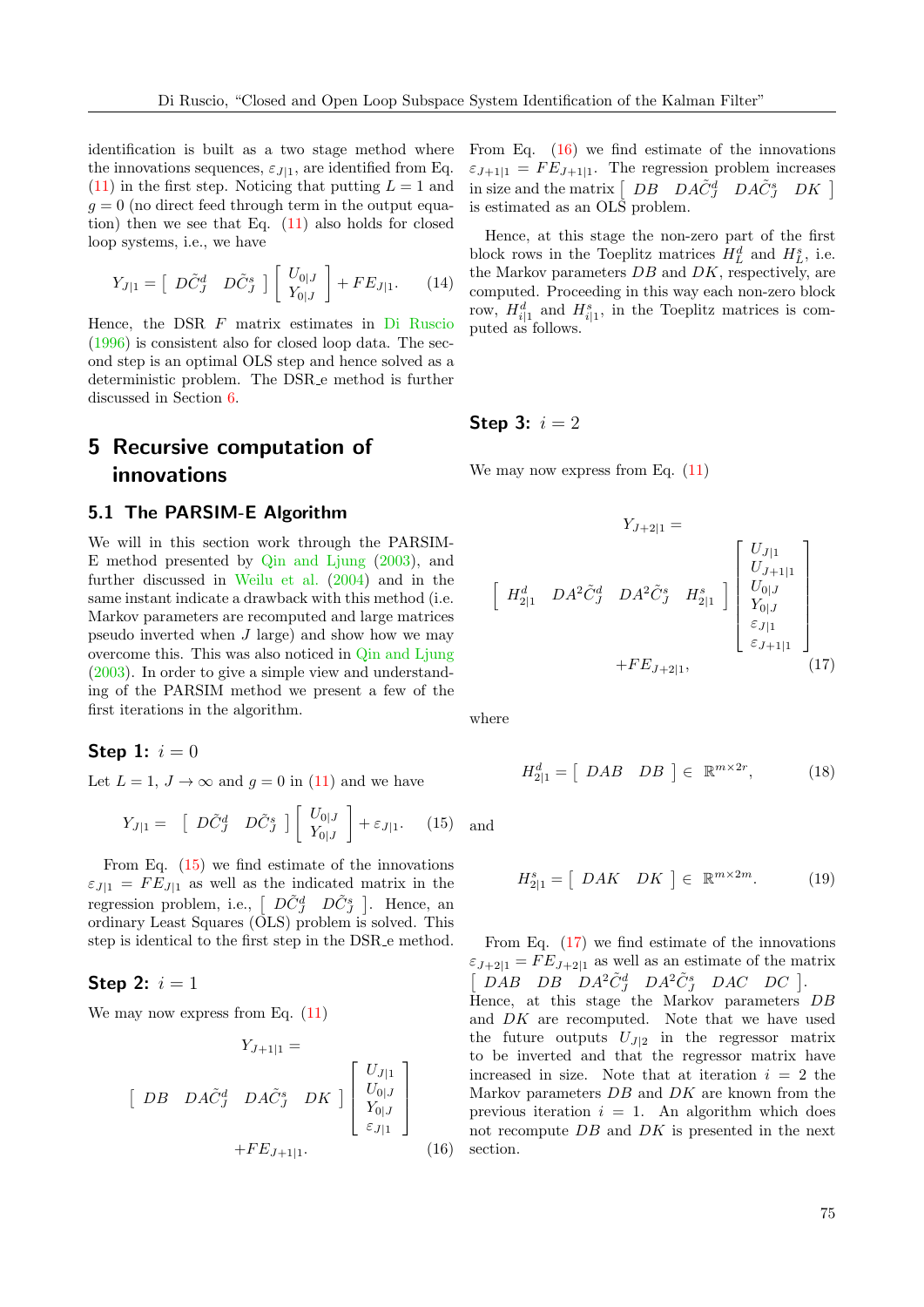## **Step 4:**  $i := 3$

We may now express from Eq.  $(11)$ 

<span id="page-5-1"></span>
$$
Y_{J+3|1} = \begin{bmatrix} U_{J|1} \\ U_{J+1|1} \\ U_{J+2|1} \\ U_{J+2|1} \\ V_{0|J} \\ Y_{0|J} \\ \varepsilon_{J|1} \\ \varepsilon_{J+1|1} \\ \varepsilon_{J+2|1} \end{bmatrix}
$$
  
+ $FE_{J+3|1}$ , (20)

where

$$
H_{3|1}^d = [DA^2B \quad DAB \quad DB] \in \mathbb{R}^{m \times 3r}, \quad (21)
$$

and

$$
H_{3|1}^{s} = \left[ \begin{array}{cc} DA^2K & DAK & DK \end{array} \right] \in \mathbb{R}^{m \times 3m}.
$$
 (22)

From Eq.  $(20)$  we find estimate of the innovations  $\varepsilon_{J+3|1} = FE_{J+3|1}$  as well as the indicated matrix with model parameters.

#### Step 5: General case  $i = 2, 3, \ldots, L$ .

We may now express from Eq.  $(11)$ 

<span id="page-5-2"></span>
$$
Y_{J+i|1} = \begin{bmatrix} H_{i|1}^d & DA^i \tilde{C}_J^d & DA^i \tilde{C}_J^s & H_{i|1}^s \end{bmatrix} \begin{bmatrix} U_{J|i} \\ U_{0|J} \\ Y_{0|J} \\ \varepsilon_{J|i-1} \\ \varepsilon_{J+i-1|1} \end{bmatrix}
$$

$$
+ FE_{J+i|1} \qquad (23)
$$

where

$$
H_{i|1}^d = [DA^{i-1}B \cdots DB] \in \mathbb{R}^{m \times ir}, \qquad (24)
$$

and

$$
H_{i|1}^s = \left[ \begin{array}{ccc} DA^{i-1}K & \cdots & DK \end{array} \right] \in \mathbb{R}^{m \times im}.
$$
 (25)

From Eq.  $(23)$  we find estimate of the innovations  $\varepsilon_{J+i|1} = FE_{J+i|1}$ . The process given by Eq. [\(23\)](#page-5-2) is performed for  $i = 0, 1, 2, \ldots, L$  in order to find the extended observability matrix  $O_{L+1}$  and to use the shift invariance technique in order to find A.

This means that at each new iteration (repetition) i one new last row  $\varepsilon_{J+i-1|1}$  is included in the regression matrix on the right hand side of Eq. [\(23\)](#page-5-2) and one new innovations sequence  $\varepsilon_{J+i|1} = FE_{J+i|1}$  is identified. This procedure is performed for  $i = 0, 1, \ldots L$  in order to identify  $O_{L+1}$  and using the shift invariance method for calculating  $O<sub>L</sub>$  and  $O<sub>L</sub>A$ . Here L is a user specified horizon into the future for predicting the number of states. Note also that the regression matrix to be inverted at each step increases in size for each new iteration.

We can see that at each iteration, i.e. in particular for  $i \geq 2$  unnecessary Markov parameters are estimated. However, it is possible to exploit this by subtracting known terms from the left hand side of Eq.  $(23)$ . Note that at iteration  $i = 1$  the Markov parameters DB and DK are computed and these may be used in the next step  $i = 2$ . This modified strategy is discussed in the next Section [5.2.](#page-5-0)

Software implementation of the PARSIM-E algorithm has not been available so an own Matlab m-file function has been implemented. This function is available upon request.

#### <span id="page-5-0"></span>5.2 A modified recursive algorithm

We will in this section present a modified version of the PARSIM-E method presented by [Qin and Ljung](#page-14-12) [\(2003\)](#page-14-12), and utilize the block lower triangular structure of the Toeplitz matrices  $H_L^d$  and  $H_L^s$ . In the PARSIM-E algorithm some of the Markov parameters are recomputed in the iterations for  $i = 2, 3, \ldots, L$  even if they are known from the previous iterations. The algorithm will in this section be modified.

A modified version of PARSIM was also commented upon in [Qin et al.](#page-14-14) [\(2005\)](#page-14-14), i.e., in Algorithm 2 of the paper a sequential PARSIM (PARSIM-S) algorithm is presented. This algorithm utilizes the fact that some Markov parameters in the term  $H_{i|1}^d U_{J|i}$  are known at each iteration  $i \geq 2$ . However, the term  $H_{i|1}^s \varepsilon_{J|i}$ is omitted and the innovations,  $\varepsilon_{J|1}$ , ...,  $\varepsilon_{J+L|1}$  are not computed in this algorithm, and the PARSIM-S method is biased for direct closed loop data, also commented upon in Remark 2 of that paper. To make the PARSIM-S applicable to closed loop data, they refer to the innovation estimation approach as proposed in [Qin and Ljung](#page-14-12) [\(2003\)](#page-14-12).

The iterations for  $i = 0$  and  $i = 1$  are the same as in the previous PARSIM-E method in Eqs. [\(15\)](#page-4-2) and [\(16\)](#page-4-3). Hence, at this stage the Markov parameters DB, DK and the innovations sequences  $\varepsilon_{J|1} = FE_{J|1}$ and  $\varepsilon_{J+1|1} = FE_{J+1|1}$  are known. We will in this section modify the PARSIM-E method to exploit this and modify the left hand side regressed variable term at each new iteration  $i = 2, 3, \ldots, L$ .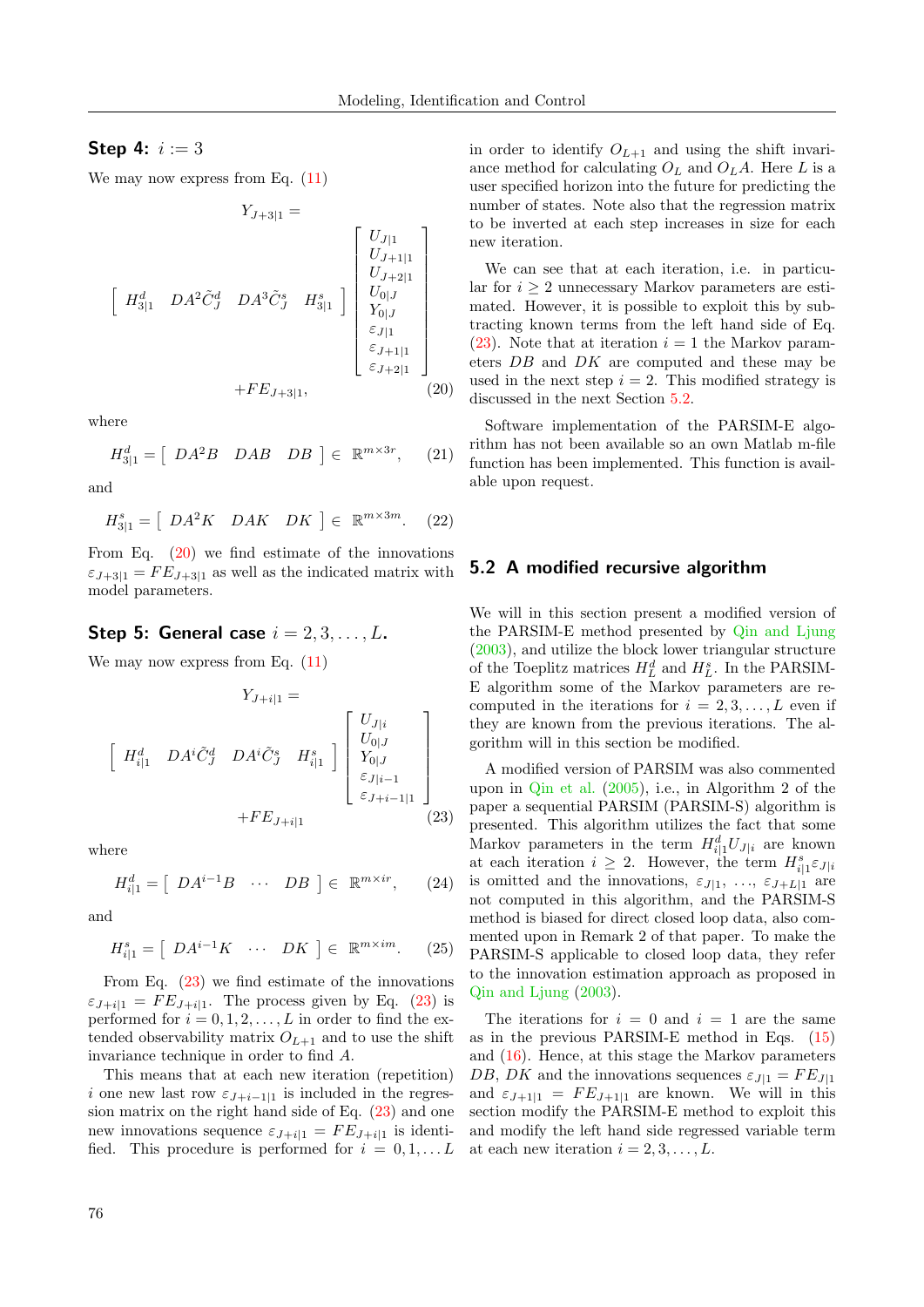#### Step 3:  $i = 2$

We may now express from Eq.  $(11)$ 

<span id="page-6-0"></span>
$$
Y_{J+2|1} - DBU_{J+1|1} - DK\varepsilon_{J+1|1} =
$$
\n
$$
\begin{bmatrix}\nDAB & DA^{3}\tilde{C}_{J}^{d} & DA^{3}\tilde{C}_{J}^{s} & DAK\n\end{bmatrix}\n\begin{bmatrix}\nU_{J|1} \\
U_{0|J} \\
Y_{0|J} \\
\varepsilon_{J|1}\n\end{bmatrix} + FE_{J+2|1}.
$$
\n(26)

From Eq. [\(26\)](#page-6-0) we find estimate of the innovations  $\varepsilon_{J+2|1} = FE_{J+2|1}$  and new Markov parameters in the indicated matrix on the right hand side are computed.

#### **Step 4:**  $i := 3$

 $\sqrt{2}$ 

We may now express from Eq.  $(11)$ 

<span id="page-6-1"></span>
$$
Y_{J+3|1} - DABU_{J+1|1} - DBU_{J+2|1}
$$

$$
-DAK\varepsilon_{J+1|1} - DK\varepsilon_{J+2|1} =
$$

$$
DA^{2}B \quad DA^{2}\tilde{C}_{J}^{d} \quad DA^{2}\tilde{C}_{J}^{s} \quad DA^{2}K \quad ] \begin{bmatrix} U_{J|1} \\ U_{0|J} \\ Y_{0|J} \\ \varepsilon_{J|1} \end{bmatrix}
$$

$$
+ FE_{J+3|1}.
$$
 (27)

From Eq.  $(27)$  we find estimate of the innovations  $\varepsilon_{J+3|1} = FE_{J+3|1}$  as well as the indicated matrix with model parameters. As we see the matrix of regression variables on the right hand side is unchanged during the iterations and one matrix inverse (projection) may be computed once.

#### Step 5: General case  $i = 2, 3, \ldots, L$ .

We may now express from Eq.  $(11)$ 

$$
Y_{J+i|1} - \begin{bmatrix} H_{i-1|1}^d & & & & H_{i-1|1}^d \\ \hline & & & H_{i-1|1}^s & & \\ & & H_{i-1|1}^s & & \\ & & - \begin{bmatrix} DA^{i-2}K & \cdots & DK \end{bmatrix} \varepsilon_{J+1|i-1} = \\ \begin{bmatrix} DA^{i-1}B & DA^i\tilde{C}_J^d & DA^i\tilde{C}_J^s & DA^{i-1}K \end{bmatrix} \begin{bmatrix} U_{J|1} \\ U_{0|J} \\ Y_{0|J} \\ \varepsilon_{J|1} \end{bmatrix} + F E_{J+i|1},
$$

where for  $i \geq 2$ 

$$
H_{i|1}^d = \begin{bmatrix} DA^{i-1}B & \cdots & DB \end{bmatrix}
$$
  
=  $\begin{bmatrix} DA^{i-1}B & H_{i-1|1}^d \end{bmatrix}$ , (28)

and

$$
H_{i|1}^{s} = [DA^{i-1}K \cdots DK]
$$
  
= [DA<sup>i-1</sup>K  $H_{i-1|1}^{s}$ ]. (29)

From this general case we find estimate of the innovations  $\varepsilon_{J+i|1} = FE_{J+i|1}$ . The process given are performed for  $i = 2, \ldots, L$  in order to find the extended observability matrix  $O_{L+1}$  and to use the shift invariance technique in order to find A. Furthermore the Markov parameters in matrices  $H_{L|1}^d$  and  $H_{L|1}^s$  are identified. See next section for further details.

#### 5.3 Computing the model parameters

In both the above algorithms the model matrices  $(A, B, K, D)$  may be determined as follows. The following matrices are computed, i.e.,

$$
Z_{J|L+1} = \begin{bmatrix} O_{L+1}\tilde{C}_J^d & O_{L+1}\tilde{C}_J^s \end{bmatrix}
$$
  
=  $O_{L+1} \begin{bmatrix} \tilde{C}_J^d & \tilde{C}_J^s \end{bmatrix}$ , (30)

and the matrices with Markov parameters

$$
H_{L|1}^d = \left[ \begin{array}{cccc} DA^L B & DA^{L-1}B & \cdots & DB \end{array} \right], \qquad (31)
$$

$$
H_{L|1}^s = \left[ \begin{array}{cccc} DA^L C & DA^{L-1}K & \cdots & DK \end{array} \right]. \tag{32}
$$

From this we find the system order,  $n$ , as the number of non-zero singular values of  $Z_{J|L+1}$ , i.e. from a Singular Value decomposition (SVD) of the  $Z_{J|L+1}$ matrix. From this SVD we also find the extended observability matrices  $O_{L+1}$  and  $O_L$ . Furthermore A may be found from the shift invariance principle, i.e.  $A = O_L^{\dagger} O_{L+1}(m+1 : (L+1)m, :)$  and  $D = O_L(1 : m, :)$ .

The  $\overline{B}$  and  $\overline{K}$  matrices may simply be computed by forming the matrices  $O<sub>L</sub>B$  and  $O<sub>L</sub>K$  from the estimated matrices  $H_{L+1|1}^d$  and  $H_{L+1|1}^s$  and then premultiply  $O_L B$  and  $O_L K$  with the pseudo inverse  $O_L^{\dagger} =$  $(O_L^T O_L)^{-1} O_L^T$ .

#### 5.4 Discussion

1  $\overline{1}$  $\overline{1}$  $\overline{1}$  The two methods investigated in this section do not seem to give very promising results compared to the dsr e method. It seems that the variance of the parameter estimates in general is much larger than the dsr<sub>-e</sub> estimates.

The reason for the high variance in the PARSIM-E method is probably that the algorithm is sensitive to data with low signal to noise ratios, and the reason for this is that "large" matrices are pseudo inverted when  $J$  is "large". Recall that in Eq.  $(11)$  the therm  $O_L(A - KD)^J X_{0|J} \to 0$  only when  $J \to \infty$ , because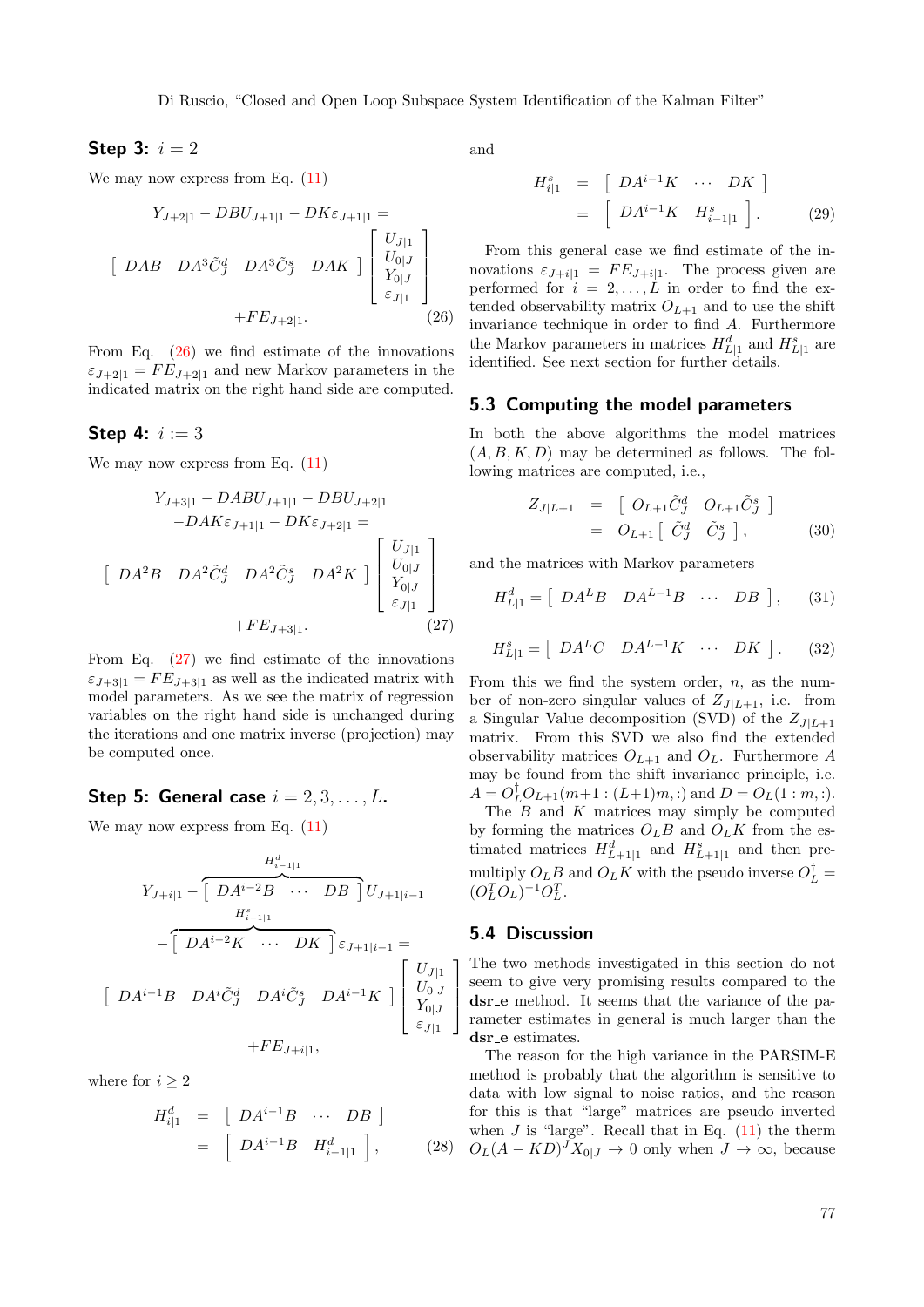the states  $X_{0|J}$  are correlated with the data matrix with regression variables. In practice the past horizon parameter J is finite and the term is negligible. However, a matrix of larger size than it could have been is inverted and this gives rise to an increased variance, compared to the DSR e method in the next Section [6.](#page-7-0) It is also important to recognize that only the first innovations sequence,  $\varepsilon_{J|1}$ , really is needed, as pointed out in [Di Ruscio](#page-14-10) [\(2008\)](#page-14-10) and that it seems unnecessary to compute the innovation sequences,  $\varepsilon_{J+i|1}$ ,  $\forall$  $i = 1, \ldots L$ , and then forming the innovations matrix  $E_{J|L+1}$ , i.e.,

$$
E_{J|L+1} = \begin{bmatrix} \varepsilon_{J|1} \\ \varepsilon_{J+1|1} \\ \vdots \\ \varepsilon_{J+i|1} \\ \varepsilon_{J+L|1} \end{bmatrix} . \tag{33}
$$

Only the first row,  $\varepsilon_{J|1}$ , is actually needed in order to find the model matrices as we will show in the next Section [6.](#page-7-0) Since unnecessary future innovations rows in  $E_{J|L+1}$  matrix are computed, this probably also gives rise to large variances in estimates from the PARSIM algorithm.

In the PARSIM strategy, Section [5,](#page-4-1) a matrix with increasing size,  $ir+Jr+Jm+mi = (J+i)r+(J+i)m =$  $(J+i)(m+r)$ , is pseudo inverted at each new iteration  $i = 0, 1, 2, \ldots, L$ . The matrix to be inverted increases in size during the iterative process when  $0 \leq i \leq L$ . Both the pseudo inverse problem and the iterations give rise to this large variance. Updating techniques for this matrix inverse may be exploited, however.

The modified PARSIM method in Section [5.2](#page-5-0) was also implemented with a QR factorization and the recursive algorithm implemented in terms of the  $R$  factors only. This strategy seems not to improve the variance considerably and the variances are approximately the same. The reason is probably that  $J$  should be "large" for the method to work. It is interesting to note that in this modified algorithm only a matrix of row size  $r+rJ+mJ+m = (J+1)(r+m)$  is pseudo inverted and that this regressor matrix is held unchanged during the iterations and is inverted once.

We believe that the **dsr\_e** method, with a consistent estimate of the innovations process in a first step, followed with an optimal estimation of a noise free deterministic subspace identification problem, or if the order is known solved by an optimal OLS (ARX) step leads us to the lower bound on the variance of the parameter estimates. Note that the first step in the  $dsr$ -e method is a consistent filtering of the output signal,  $y_{J|1}$ , into a signal part,  $y_{J|1}^d$ , and a noise innovations

part,  $\varepsilon_{J|1}$ . We will in the next Section [6](#page-7-0) discuss the dsr\_e method.

## <span id="page-7-0"></span>6 The DSR e algorithm

In [Di Ruscio](#page-14-10) [\(2008\)](#page-14-10) a very simple, efficient subspace system identification algorithm which works for both open as well as for closed loop data was presented. This algorithm was developed earlier and presented in an internal report in (2004) and used in [Nilsen](#page-14-11) [\(2005\)](#page-14-11). In this section an improved and extended presentation of the algorithm is presented.

In the DSR e algorithm the signal content,  $y_{J|1}^d$ , of the future data,  $y_{J|1} = \begin{bmatrix} y_J & y_{J+1} & \dots & y_{N-1} \end{bmatrix} \in$  $\mathbb{R}^{m \times (N-J)}$ , is estimated by projecting the "past" onto the "future", and in case of closed loop data when the direct feed-through term is zero  $(E = 0)$ , i.e. estimated by the following projection

$$
y_{J|1}^d = DX_{J|1} = Y_{J|1}/\left[\begin{array}{c} U_{0|J} \\ Y_{0|J} \end{array}\right],\tag{34}
$$

where the projection operator "/" is defined in Eq.  $(9)$ , and where we have used that for large J or as  $J \to \infty$ we have that

$$
X_{J|1}/\left[\begin{array}{c} U_{0|J} \\ Y_{0|J} \end{array}\right] = X_{J|1},\tag{35}
$$

which may be proved from Eq.  $(12)$  by using Eq.  $(10)$ .

The past data matrices,  $U_{0|J}$  and  $Y_{0|J}$ , are uncorrelated with the future innovations sequence,  $E_{J|1}$ . In the same stage the innovations sequence  $\varepsilon_{J|1} = FE_{J|1}$ in Eq. [\(15\)](#page-4-2) is then consistently estimated as

$$
\varepsilon_{J|1} = FE_{J|1} = Y_{J|1} - Y_{J|1} / \left[ \begin{array}{c} U_{0|J} \\ Y_{0|J} \end{array} \right]. \tag{36}
$$

Note that both the signal part,  $y_{J|1}^d$ , and the innovation part,  $\varepsilon_{J|1}$ , are used in the **dsr** e algorithm.

For open loop systems we may have a direct feed through term in the output equation, i.e.,  $E \neq 0$  and with an output Eq.  $y_k = Dx_k + Eu_k + Fe_k$  we obtain

$$
Y_{J|1} = DX_{J|1} + EU_{J|1} + FE_{J|1},\tag{37}
$$

and the signal parts may in this case be computed as,

$$
y_{J|1}^{d} = DX_{J|1} + EU_{J|1} = Y_{J|1} / \begin{bmatrix} U_{J|1} \\ U_{0|J} \\ Y_{0|J} \end{bmatrix}, \quad (38)
$$

where we have used Eq.  $(10)$ . Furthermore, the innovations are determined by

$$
\varepsilon_{J|1} = FE_{J|1} = Y_{J|1} - Y_{J|1} / \begin{bmatrix} U_{J|1} \\ U_{0|J} \\ Y_{0|J} \end{bmatrix} . \tag{39}
$$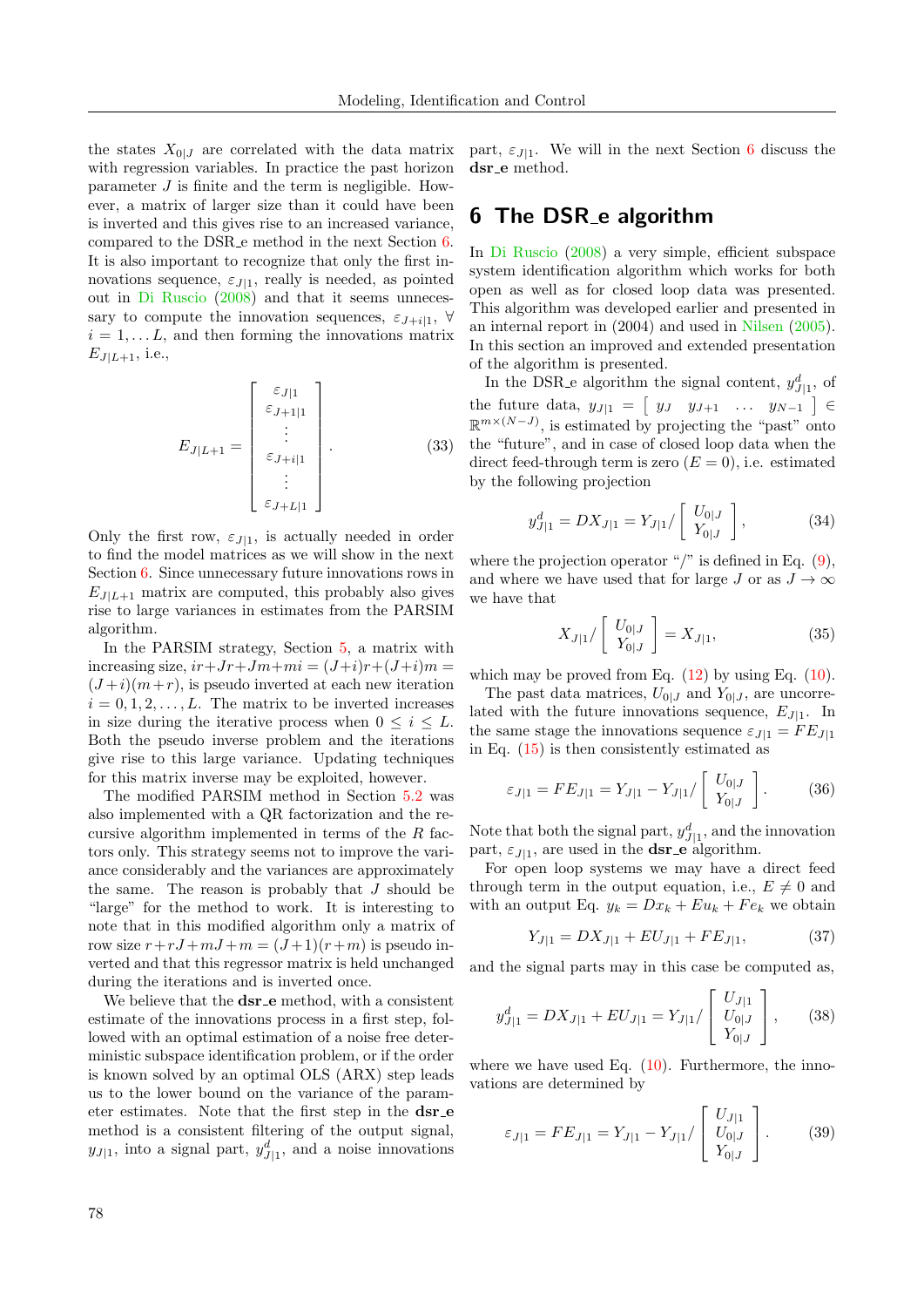The algorithm is a two step algorithm where in the first step the output data are split into a signal part,  $y_{J|1}^d$ , and a noise (innovations) part,  $\varepsilon_{J|1} = FE_{J|1}$ , i.e., as

$$
y_{J|1} = y_{J|1}^d + \varepsilon_{J|1}.\tag{40}
$$

This step of splitting the future outputs,  $y_{J|1}$ , into a signal part,  $DX_{J|1}$ , and an innovations part,  $\varepsilon_{J|1}$ , is of particular importance in the algorithm. We propose the following choices for solving this first step in the algorithm:

• Using a QR (LQ) decomposition. Interestingly, the square root of the innovations covariance matrix,  $F$ , is also obtained in this first QR step, as in [Di Ruscio](#page-14-7) [\(1996\)](#page-14-7). Using the definitions or the QR decomposition gives approximately the same results in our simulation examples. One should here note that when the QR decomposition is used also the  $Q$  factors as well as the  $R$  factors are used. We have the from the QR decomposition

<span id="page-8-0"></span>
$$
\left[\begin{array}{c} U_{0|J+g} \\ Y_{0|J+1} \end{array}\right] = \left[\begin{array}{cc} R_{11} & 0 \\ R_{21} & R_{22} \end{array}\right] \left[\begin{array}{c} Q_1 \\ Q_2 \end{array}\right],\qquad(41)
$$

where  $q = 0$  for closed loop systems and systems with no direct feed through term in the output Eq., i.e., when  $E = 0$ . For open loop systems and when we want to estimate the direct feed through matrix E we put  $q = 1$ . From, the decomposition [\(41\)](#page-8-0) we have

$$
y_{J|1}^d = R_{21}Q_1,\t\t(42)
$$

$$
\varepsilon_{J|1} = R_{22}Q_2,\tag{43}
$$

and we notice that also the Q sub matrices are used. Notice also that we may take  $F = R_{22}$  or compute a new QR decomposition of  $\varepsilon_{J|1}$  in order to estimate F.

• Another interesting solution to this step is to use a truncated Conjugate Gradient (CG) algorithm, [Hestenes and Stiefel](#page-14-21) [\(1952\)](#page-14-21), in order to compute the projection. The CG algorithm is shown to be equivalent with the Partial Least Squares algorithm in [Di Ruscio](#page-14-22) [\(2000\)](#page-14-22) for univariate (single output) systems. This will include a small bias but the variance may be small. This choice may be considered for noisy systems in which PEM and the DSR e method have unsatisfactory variances or for problems where one has to chose a "large" past horizon parameter J. However, one have to consider a multivariate version, e.g. as the one proposed in [Di Ruscio](#page-14-22) [\(2000\)](#page-14-22).

This step of splitting the future outputs,  $y_{J|1}$ , into a signal part,  $DX_{J|1}$ , and an innovations part,  $\varepsilon_{J|1}$ , is consistent and believed to be close to optimal when J is "large".

The second step in the **dsr**<sub>-</sub>**e** algorithm is a deterministic subspace system identification step if the system order has to be found, or an optimal deterministic Ordinary Least Squares (OLS) step if the system order is known, for finding the Kalman filter model. Using PEM for solving the second deterministic identification problem may also be an option.

Hence, the future innovations  $\varepsilon_{J|1} = FE_{J|1}$  (noise part) as well as the given input and output data are given and we simply have to solve a deterministic identification problem. Note also that if the system order,  $n$ , is known this also is equivalent to a deterministic OLS or ARX problem for finding the model. This method is effectively implemented through the use of QR (LQ) factorization, see the D-SR Toolbox for Matlab function dsr\_e.m (unknown order) and dsr\_e\_ols or PEM if the order is known.

At this stage the innovations sequence,  $\varepsilon_{J|1}$ , and the noise free part,  $y_{J|1}^d$ , of the output  $y_{J|1}$  are known from the first step in the DSR e algorithm. Hence we have to solve the following deterministic identification problem

$$
x_{k+1} = Ax_k + \begin{bmatrix} B & K \end{bmatrix} \begin{bmatrix} u_k \\ \varepsilon_k \end{bmatrix}, \qquad (44)
$$

$$
y_k^d = Dx_k,\tag{45}
$$

where not only the input and output data,  $u_k$ , and,  $y_k^d$ , respectively, are known, but also the innovations,  $\varepsilon_k$ , are known. Hence, the data

$$
\begin{aligned}\n u_k \\
 \varepsilon_k \\
 y_k^d\n \end{aligned}\n \bigg\} \quad \forall \ k = J, J + 1, \dots, N - 1 \tag{46}
$$

are known, and the model matrices  $(A, B, K, D)$  may be computed in an optimal OLS problem.

The second step in the DSR e method is best discussed as a deterministic identification problem where we will define new input and output data satisfying a deterministic system defined as follows

$$
y_k := y_k^d
$$
  

$$
u_k := \left[\begin{array}{c} u_k \\ e_k \end{array}\right] \quad \forall \ k = 1, 2, \dots, N \tag{47}
$$

where  $N := N - J$  is the number of samples in the time series to be used in the deterministic identification problem. Hence we have here defined new outputs,  $y_k$ , from all corresponding samples in the noise free part  $y_{J|1}^d \in \mathbb{R}^{m \times K}$  where the number of columns is  $K =$  $N-J$ . Similarly, new input data  $u_k \in \mathbb{R}^{r+m}$ , is defined from the sequence  $u_{J|1} = \begin{bmatrix} u_J & u_{J+1} & \cdots & u_{N-1} \end{bmatrix}$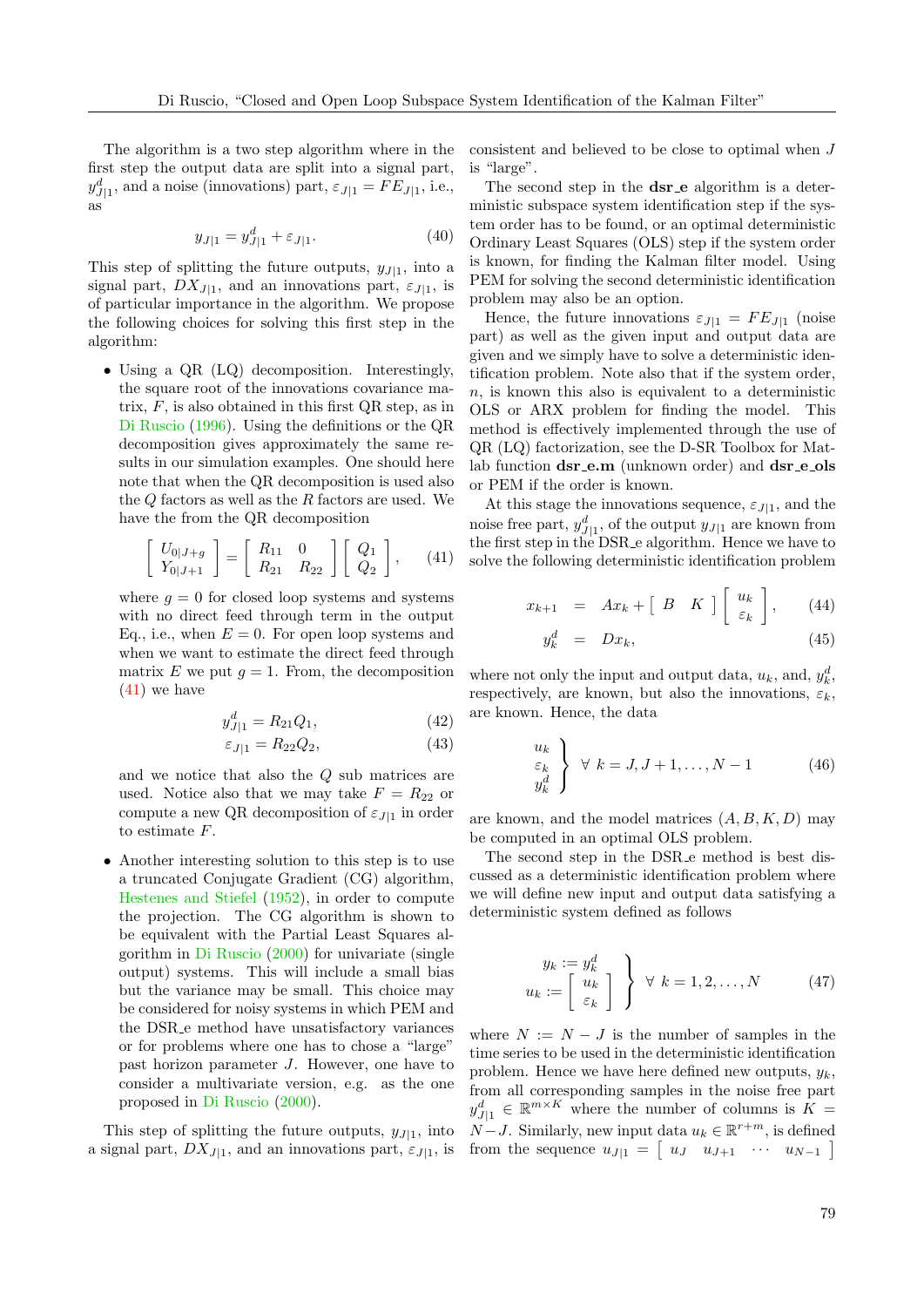of the original input data, and from the the computed innovations in  $\varepsilon_{J|1} = \begin{bmatrix} \varepsilon_J & \varepsilon_{J+1} & \cdots & \varepsilon_{N-1} \end{bmatrix}$ .

In the examples of Section [7](#page-11-0) we illustrate the statistical properties of the method on closed loop data, and we show that DSR e is as optimal as PEM, and far more efficient than the PARSIM method.

We believe that the first step in the DSR e algorithm is close to optimal. Since we have some possibilities for implementing the second step in the algorithm, i.e., the deterministic identification problem, at least in the multiple output case. We discuss some possibilities for the second step separately in the following subsections. This second deterministic identification step is believed to be of interest in itself.

## <span id="page-9-0"></span>6.1 Deterministic subspace identification problem

Step 2 in the  $dsr$ -e.m implementation in the D-SR Toolbox for MATLAB is basically as presented in this subsection.

Consider an integer parameter  $L$  such that the system order, *n*, is bounded by  $1 \leq n \leq mL$ . As an example for a system with  $m = 2$  outputs and  $n = 3$ states it is sufficient with  $L = 2$ .

From the known deterministic input and output data  $u_k$  $y_k$ <sup>1</sup>  $\forall k = 0, 1, \ldots, N$  define the data matrix equation

<span id="page-9-2"></span>
$$
Y_{1|L} = \tilde{A}_L Y_{0|L} + \tilde{B}_L U_{0|L+g},
$$
\n(48)

where the matrices are given by

$$
\tilde{A}_L = O_L A (O_L^T O_L)^{-1} O_L^T,
$$
\n
$$
\tilde{B}_L = \begin{bmatrix} O_L B & H_L^d \end{bmatrix} - \tilde{A}_L \begin{bmatrix} H_L^d & 0_{mL \times r} \end{bmatrix}
$$
\n(49)

$$
\tilde{B}_L = \begin{bmatrix} O_L B & H^d_L \end{bmatrix} - \tilde{A}_L \begin{bmatrix} H^d_L & 0_{mL \times r} \end{bmatrix}
$$
(50)  
be same data as used in Eq. (48) i.e.  $Y_{c(L)} =$ 

The same data as used in Eq. [\(48\)](#page-9-2), i.e.  $Y_{0|L+1}$  $\lceil Y_{0|L} \rceil$  $Y_{L|1}$ and  $U_{0|L+g}$  are used to form the matrix Eq.

<span id="page-9-3"></span>
$$
Y_{0|L+1} = O_{L+1}X_{0|J} + H_{L+1}^d U_{0|L+g}.
$$
 (51)

There are some possibilities to proceed but we suggest estimating the extended observability matrix from Eq.  $(51)$  and the B, E matrices as an optimal OLS problem from Eq.  $(48)$ , using the corresponding R sub matrices from the following LQ (transpose of QR) factorisation, i.e.,

$$
\left[\begin{array}{c} U_{0|L+g} \\ Y_{0|L+1} \end{array}\right] = \left[\begin{array}{cc} R_{11} & 0 \\ R_{21} & R_{22} \end{array}\right] \left[\begin{array}{c} Q_1 \\ Q_2 \end{array}\right].
$$
 (52)

Due to the orthogonal properties of the QR factorisation we have

$$
R_{22} = O_{L+1} X_{0|J} Q_2^T,
$$
\n(53)

and the system order,  $n$ , the extended observability matrix  $O_{L+1}$ , and thereafter A and D, may be estimated from an SVD of  $R_{22}$ , and using the shift invariance technique. An alternative to this is to form the matrix Eq.

<span id="page-9-4"></span>
$$
\bar{R}_{22} = \tilde{A}_L \underline{R}_{22},\tag{54}
$$

and estimate the system order as the  $n$  largest nonzero singular values of the  $mL$  singular values of the matrix  $\underline{R}_{22}$ . Here  $\overline{R}_{22}$  is obtained as  $R_{22}$  with the first m block row deleted and  $\underline{R}_{22}$  as  $R_{22}$  with the last m block row deleted. Using only the  $n$  largest singular values we have from the SVD that  $\underline{\mathbf{R}}_{22} = U_1 S_1 V_1^T$  and we may chose  $O_L = U_1$  and find A from Eq. [\(54\)](#page-9-4), i.e., as

$$
A = U_1^T \bar{R}_{22} V_1 S_1^{-1}.
$$
 (55)

Note that there are common block rows in  $\underline{R}_{22}$  and  $\bar{R}_{22}$ . This may be utilized and we may use

$$
A = U_1^T \left[ \begin{array}{c} \bar{U}_1 \\ R_{22}(Lm + 1 : (L+1)m, :)V_1 S_1^{-1} \end{array} \right], \quad (56)
$$

which is used in the DSR algorithms. This means that we, for the sake of effectiveness, only use the truncated SVD of  $R_{22}$  and the last block row in  $R_{22}$  in order to compute an estimate of the A matrix. The D matrix is taken as the first m block row in  $O<sub>L</sub> = U<sub>1</sub>$ . This way of computing the A and D matrices is a result from [Di](#page-14-6) [Ruscio](#page-14-6) [\(1994\)](#page-14-6).

Finally, the parameters in the  $B$  and  $E$  matrices are estimated as an optimal OLS step, using the structure of matrix  $B_L$  and the equation

$$
\bar{R}_{21} = \tilde{A}_L \underline{\mathbf{R}}_{21} + \tilde{B}_L R_{11},\tag{57}
$$

where  $\bar{R}_{21}$  is obtained as  $R_{21}$  with the first m block row deleted and  $\underline{R}_{21}$  as  $R_{21}$  with the last m block row deleted. Since  $A_L$  now is known the problem  $\tilde{B}_L R_{11} = \bar{R}_{21} - \tilde{A}_L \underline{R}_{21}$  may be solved for the parameters in  $B$  (and  $E$  for open loop systems) as an optimal OLS problem in the unknown  $(n+m)r$  parameters in B and E, [Di Ruscio](#page-14-20) [\(2003\)](#page-14-20). We also mention in this connection that it is possible to include constraints in this OLS step, in order to e.g. solve structural problems, e.g. with  $K = 0$  as in output error models.

#### <span id="page-9-1"></span>6.2 Deterministic OLS/ARX step 2

The content in this section is meant as an option for solving the second (deterministic identification) step in the DSR e algorithm. However, the theory may also be used to identify a higher order ARX model followed by model reduction to a model with the adequate system order.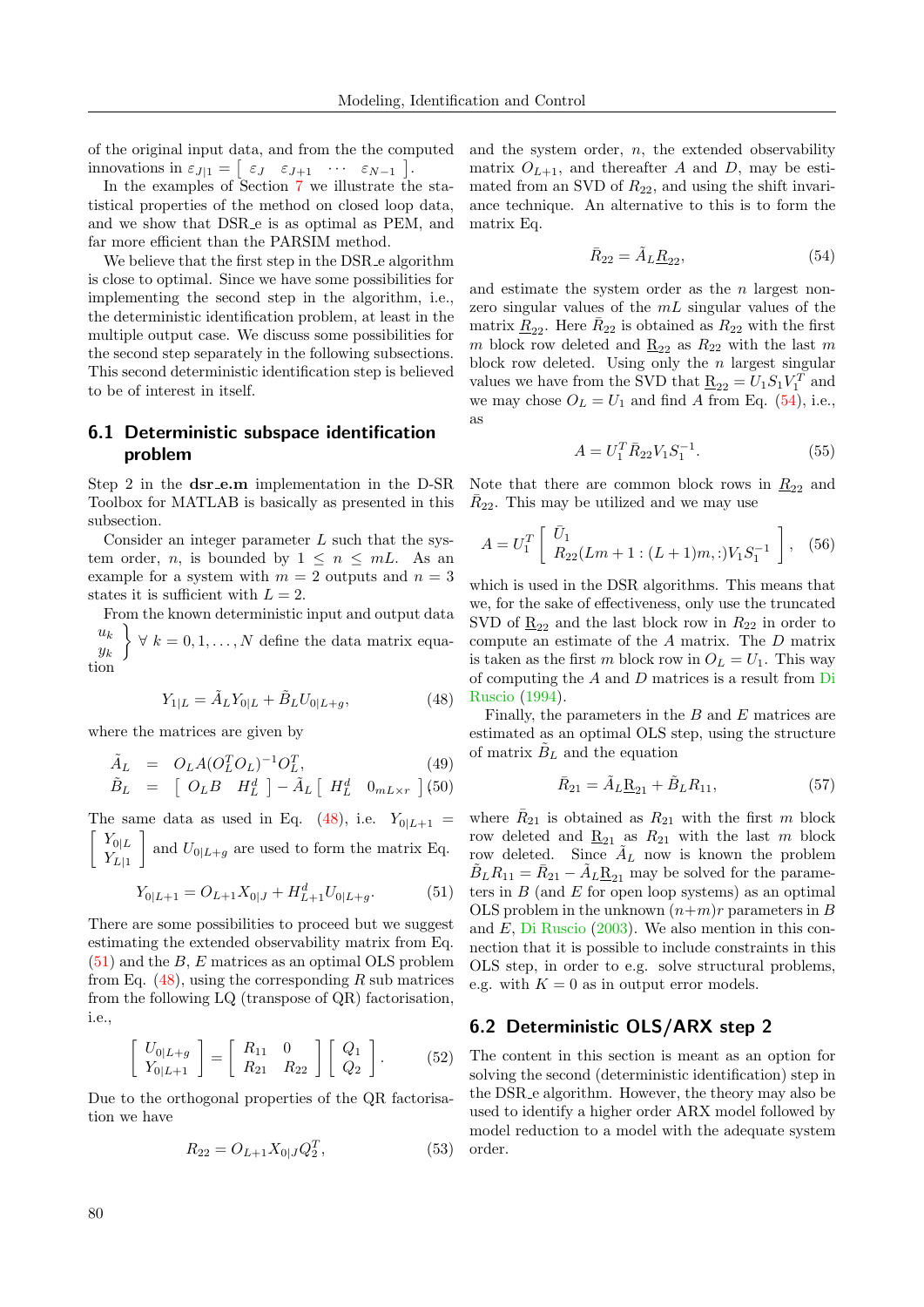Specify a prediction horizon parameter, L, as specified above. We have the input and output ARX model

$$
y_k = A_1 y_{k-L} + \dots + A_L y_{k-1}
$$
  
+ $B_1 u_{k-L} + \dots + B_L u_{k-1}$ , (58)

where  $A_i \in \mathbb{R}^{m \times m}$  and  $B_i \in \mathbb{R}^{m \times r}$   $\forall i = 1, ..., L$  are matrices with system parameters to be estimated. We only consider the case with a delay of one sample, i.e. without direct feed through term  $(E = 0)$  in Eq. [\(2\)](#page-2-2).

From the observed data form the OLS/ARX regression problem

$$
Y_{L|1} = \theta \left[ \begin{array}{c} Y_{0|L} \\ U_{0|L} \end{array} \right] \tag{59}
$$

where the parameter matrix,  $\theta$ ,  $\in \mathbb{R}^{m \times L(m+r)}$ , is given by

$$
\theta = [ A_1 \cdots A_L B_1 \cdots B_L ]. \qquad (60)
$$

This regression problem is effectively solved through a LQ (transpose of QR problem) factorization.

Note that for single output systems then we simply may chose  $L = n$  and the state space model matrices  $A, B, K$  and  $D$  are determined simply from the correspondence with  $\theta$  and the observer canonical form.

For multiple output systems we may chose  $L$  smaller than the system order according to the inequality  $1 \leq$  $n \leq mL$ . Hence, a non-minimal state space model of order  $mL$  on block observer form is constructed directly from the OLS estimate,  $\theta$ , i.e.,

$$
A = \begin{bmatrix} A_L & I_m & 0 & \cdots & 0 \\ \vdots & \vdots & \ddots & & 0 \\ A_i & 0 & & \ddots & 0 \\ \vdots & \vdots & & & I_m \\ A_1 & 0 & \cdots & & 0 \end{bmatrix}, B = \begin{bmatrix} B_L \\ \vdots \\ B_i \\ \vdots \\ B_1 \end{bmatrix},
$$

$$
D = \begin{bmatrix} I_m & 0 & \cdots & 0 \end{bmatrix}.
$$
(61)

Hence, the A matrix in the non-minimal state space model has the  $A_i \in \mathbb{R}^{m \times m}$  matrices in the left block column. The B matrix in the non-minimal state space model of order  $n \leq mL$  is constructed from the  $B_i \in$  $\mathbb{R}^{m \times r}$  matrices. Noticing that the model has the same impulse response matrices as the underlying system, a state space realization with order  $n$  is constructed by Hankel matrix realization theory through a Singular Value Decomposition (SVD).

Using the realization algorithm in [Ho and Kalman](#page-14-0) [\(1966\)](#page-14-0), Hankel matrices  $H_{1|L} = O_L C_J$  and  $H_{2|L} =$  $O<sub>L</sub>AC<sub>J</sub>$  are constructed from impulse response matrices  $h_i = CA^{i-1}B \ \forall \ i = 1, ..., L + J$ , where  $L + J$ is the number of impulse response matrices. Using the SVD realization algorithm in [Zeiger and McEwen](#page-15-1)  $(1974)$  gives the model matrices A, B and D and the system order, n.

The above method with outline of implementation is included in the D-SR Toolbox for MATLAB function dsr<sub>-e-ols</sub>.m.

#### <span id="page-10-0"></span>6.3 Discussion

We have tried with different implementations of the deterministic identification problem in the second step of the DSR e algorithms. In Section [6.1](#page-9-0) we presented a deterministic subspace identification problem for identifying both the system order,  $n$ , as well as the model matrices  $A, B, K, D, E$ . Interestingly, this choice was found to be the best one for all simulation experiments. To our knowledge this subspace system identification method is both consistent and close to efficient for closed as well as for open loop data. The efficiency of the algorithm is illustrated by simulation experiments in the section of examples.

In Section [6.2](#page-9-1) we implemented the deterministic identification problem as an OLS/ARX step. However, due to the identification of the block observer form non minimal state space model of order  $mL$  and the need for model reduction, this did not match the low variance estimates from the **dsr**<sub>-e</sub> algorithm with the deterministic subspace solution as presented in Section [6.1.](#page-9-0)

An optimal PEM step for direct identification of the parameters of an n-th order canonical form state space model of the deterministic identification second step in the DSR e algorithm is also considered. This option does not in general improve the estimates and in some examples gave larger variance than the **dsr\_e** implementation. However, this option should be investigated further.

Finally one should note that there are two horizon integer parameters involved in the DSR e algorithm. The first parameter J defines "past" input and output data which is used to remove noise from the "future" outputs. The parameter  $J$  should be chosen "large" such that the error term  $D(A - KF)^J X_{0|J}$  in the first projection is negligible. Note that the size of this term may be analyzed after one run of the algorithm. However, on our simulation experiments  $J$  in the range  $6 \leq J \leq 10$  gave parameter estimates with similar variances as the PEM estimates, see the examples in Section [7.](#page-11-0) The horizon  $J$  is only used in the first step so that the second step of the algorithm is independent of this parameter.

In the second step a prediction horizon parameter L for the system order is specified such that the system order is bounded by,  $1 \leq n \leq mL$ . In the single output case low variance estimates are obtained with  $L = n$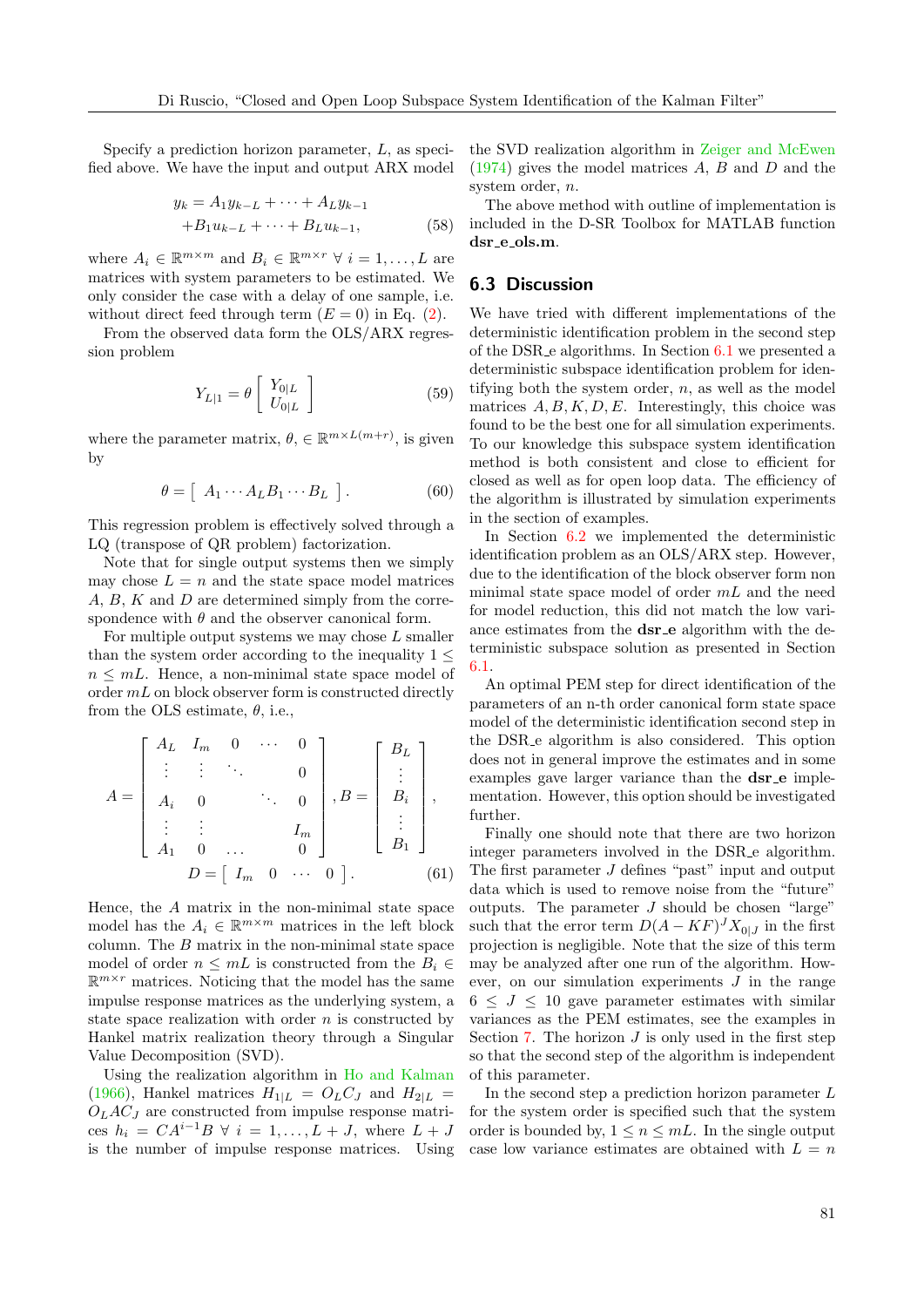and in the multiple output case  $L$  should be chosen as small as possible, as a rule of thumb. Note however that we have observed that it often is better to chose  $L = 2$  than  $L = 1$  even for a first order system in which  $n = 1$ . The horizon parameters may also with advantage be chosen based on model validation.

# <span id="page-11-0"></span>7 Numerical examples

#### <span id="page-11-1"></span>7.1 SISO one state closed loop system

We have found that the PARSIM-E method works well on the system in [Weilu et al.](#page-14-13) [\(2004\)](#page-14-13), Case 2 below. However, we will here study a slightly modified system in which the PARSIM-E method fails to give comparable results as the PEM and DSR e methods, Case 1 below. Hence, this example is a counter example which shows that a method based on recursive innovations computations may give poor estimates.

Consider the following system with proper order of appearance

$$
y_k = x_k + e_k, \tag{62}
$$

$$
u_k = -K_p y_k + r_k, \t\t(63)
$$

$$
x_{k+1} = Ax_k + Bu_k + Ke_k, \qquad (64)
$$

We consider the following two cases:

- **Case 1**  $A = 0.9, B = 0.5, K = 0.6$  and an initial value  $x_1 = 0$ .  $e_k$  is white noise with standard deviation 0.1. For the controller we use  $K_p = 0.6$  and  $r_k$ as a white noise signal with  $E(r_k^2) = 1$  generated in Matlab as  $R = randn(N, 1)$  and  $r_k = R(k)$ . Simulation horizon  $N = 1000$ .
- Case 2 Example in [Weilu et al.](#page-14-13) [\(2004\)](#page-14-13). The same parameters as in Case 1 above but with  $B = 1$ ,  $K = 0.5$ ,  $e_k$  is white noise with standard deviation 1 and  $r_k$  as a white noise signal with  $E(r_k^2) = 2$ . Simulation horizon  $N = 4000$ .

The system was simulated with discrete time instants  $1 \leq k \leq N$ . This was done  $M = 100$  times with different noise realizations on the innovations  $e_k$ but with the same reference signal,  $r_k$ , i.e. a Monte Carlo simulation is performed for both the above cases. For the DSR<sub>e</sub>, DSR<sub>e</sub> ols and the PARSIM-E methods we used the same algorithm horizon parameters,  $J = 6$  and  $L = 3$ . The system identification Toolbox Ident function **pem** was used with the calls  $dat =$  $iddata(Y, U, 1)$  and  $m = pem(data, n)$  with system order  $n=1$ .

This example shows clearly that the variance of the PARSIM-E method is larger than the corresponding estimates from the DSR e algorithm which are comparable and as efficient as the optimal PEM estimates, in



<span id="page-11-2"></span>Figure 1: Pole estimates of the closed loop system in Example [7.1](#page-11-1) with parameters as in Case 1.



<span id="page-11-3"></span>Figure 2: B parameter estimates of the closed loop system in Example [7.1](#page-11-1) with parameters as in Case 1. In Figs. [1](#page-11-2) and [2](#page-11-3) the PARSIM-E algorithm fails to give acceptable estimates compared to the corresponding DSR e and PEM estimates.



<span id="page-11-4"></span>Figure 3: K parameter estimates of the closed loop system in Example [7.1](#page-11-1) with parameters as in Case 1. Here the PARSIM-E algorithm gives acceptable estimates compared to the corresponding DSR\_e and PEM estimates.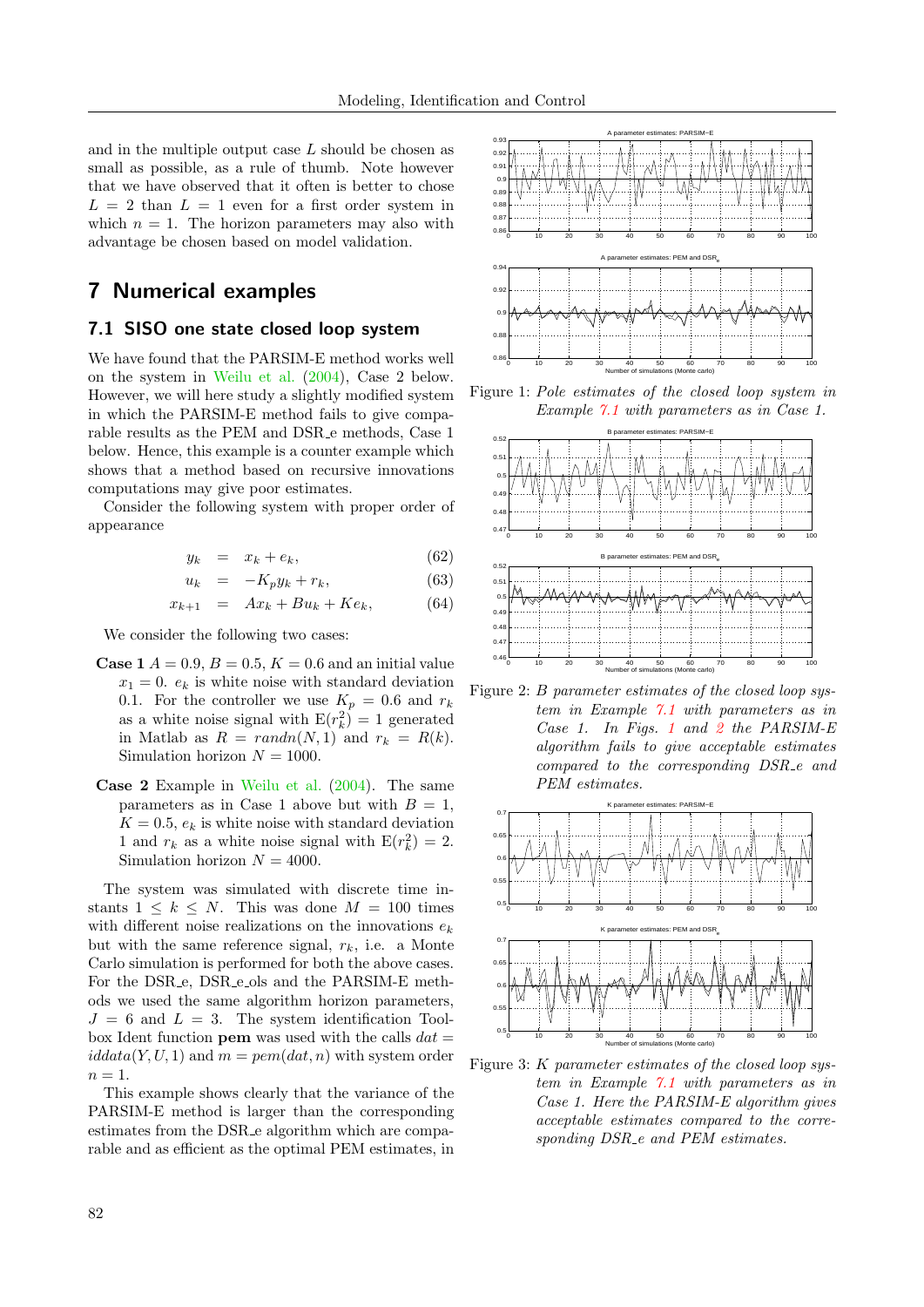particular for the  $A$  and  $B$  estimates as illustrated in Figures [1](#page-11-2) and [2.](#page-11-3) The variance of the K estimates from PARSIM are comparable with the DSR e and PEM estimates, see Figure [3.](#page-11-4) To our belief we have coded the PARSIM-E method in an efficient manner. An m-file implementation of the basic PARSIM-E algorithm is enclosed this paper. We also see that the DSR e estimates are as optimal as the corresponding PEM estimates. We have here used the standard **dsr\_e** method as presented in Sections [6](#page-7-0) and [6.1,](#page-9-0) as well as a version of DSR e with an OLS/ARX second step as presented in Section [6.2,](#page-9-1) denoted DSR<sub>-e-ols</sub>.

For this example the PEM, DSR<sub>-e</sub> and DSR<sub>-e-ols</sub> algorithms give approximately the same parameter estimates. Results from DSR e and PEM are illustrated in the lower part of Figures [1,](#page-11-2) [2](#page-11-3) and [3.](#page-11-4)

In order to better compare the results we measure the size of the covariance matrix of the error between the estimates and the true parameters, i.e.,

<span id="page-12-0"></span>
$$
P_{\text{alg}} = \frac{N}{M-1} \sum_{i=1}^{M} (\hat{\theta}_i - \theta_0)(\hat{\theta}_i - \theta_0)^T, \tag{65}
$$

as

$$
V_{\rm alg} = {\rm trace}(P_{\rm alg}), \eqno(66)
$$

where subscript "alg" means the different algorithms, i.e. PEM, DSR<sub>-e</sub>, DSR<sub>-e-ols</sub> and PARSIM-E. Here the true parameter vector is  $\theta_0 = \begin{bmatrix} 0.9 & 0.5 & 0.6 \end{bmatrix}^T$  and the corresponding estimates  $\hat{\theta}_i = \begin{bmatrix} \hat{A} & \hat{B} & \hat{K} \end{bmatrix}_i^T$  for each estimate  $i = 1, ..., M$  in the Monte carlo simulation. From the simulation results of Case 1 we obtain the results

$$
V_{\text{DSR}_-e} = 0.8712, \tag{67}
$$

$$
VPEM = 0.9926, \t(68)
$$

$$
V_{\text{DSR.e.ols}} = 1.0565, \tag{69}
$$

$$
V_{\text{PARSIM-E}} = 1.0774. \tag{70}
$$

It is interesting to note that the DSR e algorithm for this example gives a lower value than PEM for the Valg measure of the parameter error covariance matrix in Eq. [\(65\)](#page-12-0). The reason for this is believed to be due to some default settings of the accuracy in PEM and this is not considered further.

Finally we illustrate the estimated A parameters for the same system as in [Weilu et al.](#page-14-13) [\(2004\)](#page-14-13), i.e., with parameters in Case 2 above, see Figure [4.](#page-12-1) For this example the PARSIM-E method gives parameter estimates with approximately the same variance as DSR\_e and PEM. However, this is generally not the case as we have demonstrated in Figures [1,](#page-11-2) [2](#page-11-3) and [3.](#page-11-4)



<span id="page-12-1"></span>Figure 4: Pole estimates of the closed loop system in Example [7.1](#page-11-1) with parameters as in Case 2, and using PARSIM\_e, PEM and DSR\_e with,  $B = 1.0, K = 0.5 \text{ and } E(e_k^2) = 1 \text{ and } r_k$ white noise with variance  $E(r_k^2) = 2$ . See Figure [1](#page-11-2) for a counter example.



<span id="page-12-2"></span>Figure 5: Elements in the deterministic gain matrix,  $h^d = D(I_3 - A)B$ , estimates of the closed loop system in Example [7.2.](#page-13-1) Both PEM and DSR<sub>-e-ols</sub> estimates are illustrated and the correct gains indicated with solid lines.



<span id="page-12-3"></span>Figure 6: Elements in the Kalman filter stochastic gain matrix,  $h^s = D(I_3-A)^{-1}K+I_2$ , estimates of the closed loop system in Example [7.2.](#page-13-1) Both PEM and DSR<sub>-e-ols</sub> estimates are illustrated and the correct gain solid line.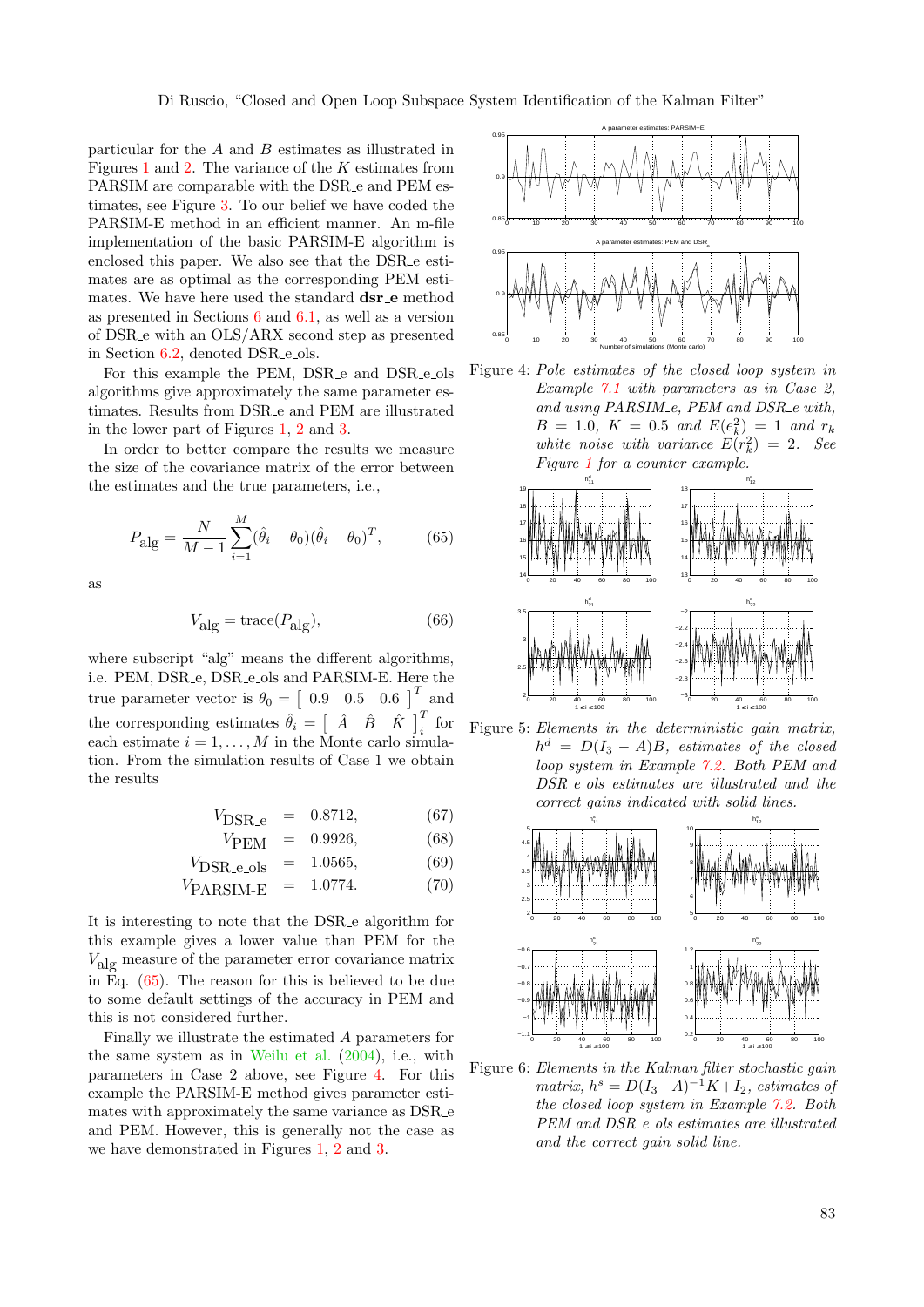

<span id="page-13-2"></span>Figure 7: Eigenvalue estimates for from the DSR\_e Figure 8: Eigenvalue estimates from PEM. The correct method. The correct eigenvalues are  $\lambda_1$  = 0.85 and a complex conjugate pair,  $\lambda_{2,3} =$  $0.75 \pm j0.3708$ . Complex eigenvalues are in complex conjugate pairs. Hence, the negative imaginary part is not presented.

#### <span id="page-13-1"></span>7.2 Closed loop MIMO  $2 \times 2$  system with  $n=3$  states

Consider the MIMO output feedback system

$$
y_k = Dx_k + w_k, \tag{71}
$$

$$
u_k = G(r_k - y_k), \tag{72}
$$

$$
x_{k+1} = Ax_k + Bu_k + v_k. \t(73)
$$

where

$$
A = \begin{bmatrix} 1.5 & 1 & 0.1 \\ -0.7 & 0 & 0.1 \\ 0 & 0 & 0.85 \end{bmatrix}, B = \begin{bmatrix} 0 & 0 \\ 0 & 1 \\ 1 & 0 \end{bmatrix}, \qquad (74)
$$

$$
D = \left[ \begin{array}{ccc} 3 & 0 & -0.6 \\ 0 & 1 & 1 \end{array} \right].
$$
 (75)

The feedback is obtained with

$$
G = \left[ \begin{array}{cc} 0.2 & 0 \\ 0 & 0.2 \end{array} \right]. \tag{76}
$$

and  $r_k$  with a binary sequence as a reference for each of the two outputs in  $y_k$ . The process noise  $v_k$  and measurements noise,  $w_k$  are white with covariance matrices  $E(v_k v_k^T) = 0.05^2 I_3$  and  $E(w_k w_k^T) = 0.1^2 I_2$ , respectively. For comparison purpose we present the deterministic gain from  $u_k$  to  $y_k$ , i.e.,

$$
h^{d} = D(I_3 - A)^{-1}B = \begin{bmatrix} 16 & 15 \\ 2.6667 & -2.5 \end{bmatrix}, \quad (77)
$$

and the stochastic gain of the Kalman filter from innovations,  $e_k$  to output  $y_k$  as

$$
h^s = D(I_3 - A)^{-1}K + I_2 = \begin{bmatrix} 2.8368 & 7.4925 \\ -0.8998 & -0.2143 \end{bmatrix} (78)
$$



<span id="page-13-3"></span>eigenvalues are  $\lambda_1 = 0.85$  and a complex conjugate pair,  $\lambda_{2,3} = 0.75 \pm j0.3708$ . Complex eigenvalues are in complex conjugate pairs. Hence, the negative imaginary part is not presented.

A Monte Carlo simulation with  $M = 100$  different experiments,  $1 \leq i \leq M$ , is performed. The simulation results for the deterministic gain matrix is illustrated in Figure [5](#page-12-2) and for the stochastic gain matrix,  $h^s$ , is illustrated in Figure [6.](#page-12-3) Furthermore we have presented eigenvalue estimates for both DSR e and the PEM method in Figures [7](#page-13-2) and [8,](#page-13-3) respectively. For the DSR e method we used the algorithm horizon parameters,  $J = 6$  and  $L = 3$ . The PARSIM-E estimates are out of range and are not presented.

## <span id="page-13-0"></span>8 Conclusion

We have in this paper investigated the subspace based method for closed loop identification proposed by [Weilu et al.](#page-14-13) [\(2004\)](#page-14-13). Alternative versions of this method are discussed and implemented in parallel and compared with the subspace identification method DSR e which works for both open and closed loop system. We have found by simulation experiments that the variance of the PARSIM-E method is much larger and in general not comparable with the DSR e and PEM algorithms.

The first step in the PARSIM-E and the DSR e algorithms is identical. However, the methods differ in the second step. In the PARSIM-E algorithm iterations are included in order to estimate the future innovations over the "future" horizon  $0 \leq i \leq L$ . In the DSR e second step a simple deterministic subspace system identification problem is solved.

(78) be the reason for the high variance in the PARSIM-The difference in the second step/stage of the PARSIM-E and the DSR<sub>-e</sub> methods is believed to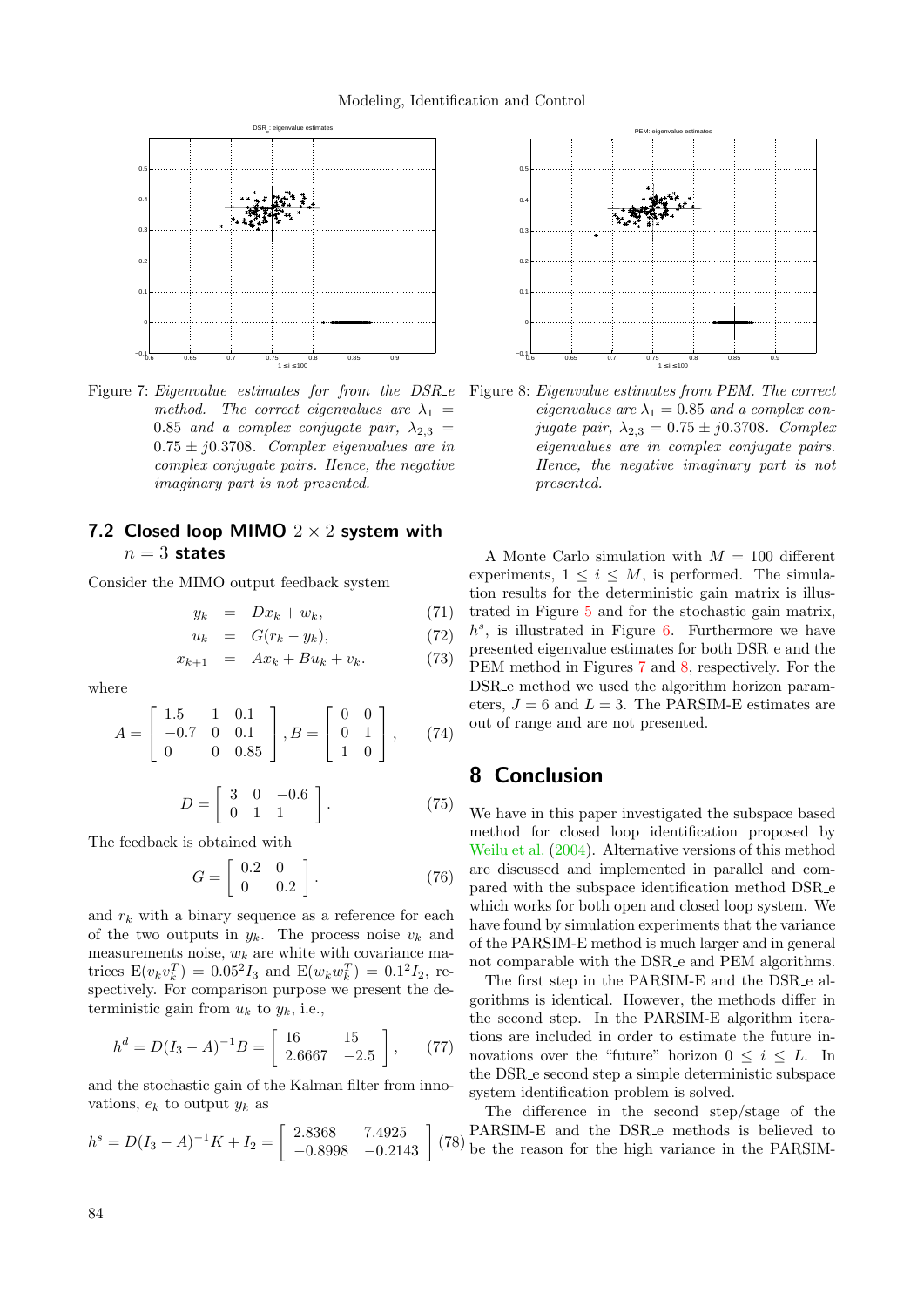E estimates. In the PARSIM-E algorithm a matrix,  $P = O_{L+1}[\tilde{C}_{J}^{d}\tilde{C}_{J}^{s}] \in \mathbb{R}^{(L+1)m \times J(r+m)},$  is computed in order to compute the extended observability matrix  $O_{L+1}$ . The matrix P will be of much larger size than necessary since  $J$  is "large" in order for the term  $O_{L+1}(A - KD)^J X_{0|J}$  to be negligible. In the DSR\_e algorithm the horizon  $J$  is skipped from the second step of the algorithm and the extended observability matrix  $O_{L+1}$  is identified from a matrix of size  $(L+1)m \times (L+1)(m+r)$  and where L may be chosen according to  $1 \leq n \leq mL$ .

We have tested the DSR<sub>-e</sub> algorithm against some implementation variants using Monte Carlo simulations. The DSR e algorithm implemented in the D-SR Toolbox for MATLAB is found to be close to optimal by simulation experiments.

## References

- <span id="page-14-19"></span>Chiuso, A. The role of vector autoregressive modeling in predictor-based subspace identification. Automatica, 2007. 43(6):1034–1048. doi[:10.1016/j.automatica.2006.12.009.](http://dx.doi.org/10.1016/j.automatica.2006.12.009)
- <span id="page-14-6"></span>Di Ruscio, D. Methods for the identification of state space models from input and output measurements. In 10th IFAC Symp. on System Identif. 1994 .
- <span id="page-14-7"></span>Di Ruscio, D. Combined Deterministic and Stochastic System Identification and Realization: DSR-a subspace approach based on observations. *Model*ing, Identification and Control, 1996. 17(3):193–230. doi[:10.4173/mic.1996.3.3.](http://dx.doi.org/10.4173/mic.1996.3.3)
- <span id="page-14-15"></span>Di Ruscio, D. On subspace identification of the extended observability matrix. In 36th Conf. on Decision and Control. 1997 .
- <span id="page-14-22"></span>Di Ruscio, D. A weighted view of the partial least squares algorithm. Automatica, 2000. 36(6):831–850. doi[:10.1016/S0005-1098\(99\)00210-1.](http://dx.doi.org/10.1016/S0005-1098(99)00210-1)
- <span id="page-14-20"></span>Di Ruscio, D. Subspace System Identification of the Kalman Filter. Modeling, Identification and Control, 2003. 24(3):125–157. doi[:10.4173/mic.2003.3.1.](http://dx.doi.org/10.4173/mic.2003.3.1)
- <span id="page-14-10"></span>Di Ruscio, D. Subspace system identification of the Kalman filter: open and closed loop systems. In Proc. Intl. Multi-Conf. on Engineering and Technological Innovation. 2008 .
- <span id="page-14-21"></span>Hestenes, M. R. and Stiefel, E. Methods for Conjugate gradients for Solving Linear Systems. J. Res. National Bureau of Standards, 1952. 49(6):409–436.
- <span id="page-14-0"></span>Ho, B. L. and Kalman, R. E. Effective construction of linear state-variable models from input/output functions. Regelungstechnik, 1966. 14(12):545–592.
- <span id="page-14-17"></span>Jansson, M. Subspace identification and arx modeling. In 13th IFAC Symp. on System Identif. 2003 .
- <span id="page-14-18"></span>Jansson, M. A new subspace identification method for open and closed loop data. In IFAC World Congress. 2005 .
- <span id="page-14-5"></span>Katayama, T. Subspace Methods for System Identification. Springer, 2005.
- <span id="page-14-1"></span>Larimore, W. E. System identification, reduced order filtering and modeling via canonical variate analysis. In Proc. Am. Control Conf. 1983 pages 445–451.
- <span id="page-14-2"></span>Larimore, W. E. Canonical variate analysis in identification, filtering and adaptive control. In Proc. 29th Conf. on Decision and Control. 1990 pages 596–604.
- <span id="page-14-16"></span>Ljung, L. and McKelvey, T. Subspace identification from closed loop data. 1995. Technical Report LiTH-ISY-R-1752, Linköping University, Sweden.
- <span id="page-14-11"></span>Nilsen, G. W. Topics in open and closed loop subspace system identification: finite data based methods. Ph.D. thesis, NTNU-HiT, 2005. ISBN 82-471- 7357-3.
- <span id="page-14-3"></span>Overschee, P. V. and de Moor, B. N4SID: Subspace Algorithms for the Identification of Combined Deterministic Stochastic Systems. Automatica, 1994. 30(1):75–93. doi[:10.1016/0005-1098\(94\)90230-5.](http://dx.doi.org/10.1016/0005-1098(94)90230-5)
- <span id="page-14-4"></span>Overschee, P. V. and de Moor, B. Subspace identification for linear systems. Kluwer Acad. Publ., 1996.
- <span id="page-14-12"></span>Qin, S. J. and Ljung, L. Closed-loop subspace identification with innovation estimation. In Proc. 13th IFAC SYSID Symposium. 2003 pages 887–892.
- <span id="page-14-14"></span>Qin, S. J., Weilu, L., and Ljung, L. A novel subspace identification approach with enforced causal models. Automatica, 2005. 41(12):2043–2053. doi[:10.1016/j.automatica.2005.06.010.](http://dx.doi.org/10.1016/j.automatica.2005.06.010)
- <span id="page-14-8"></span>Sotomayor, O. A. Z., Park, S. W., and Garcia, C. Model reduction and identification of wastewater treatment plants - a subspace approach. 2003a. Latin American Applied Research, Bahia Blanca, v.33, p. 135-140, Mais Informacoes.
- <span id="page-14-9"></span>Sotomayor, O. A. Z., Park, S. W., and Garcia, C. Multivariable identification of an activated sludge process with subspace-based algorithms. Control Engineering Practice, 2003b. 11(8):961–969. doi[:10.1016/S0967-0661\(02\)00210-1.](http://dx.doi.org/10.1016/S0967-0661(02)00210-1)
- <span id="page-14-13"></span>Weilu, L., Qin, J., and Ljung, L. A Framework for Closed-loop Subspace Identification with Innovations Estimation. 2004. Techn. report no. 2004-07, Texas-Wisconsin Modeling and Control Consortium.